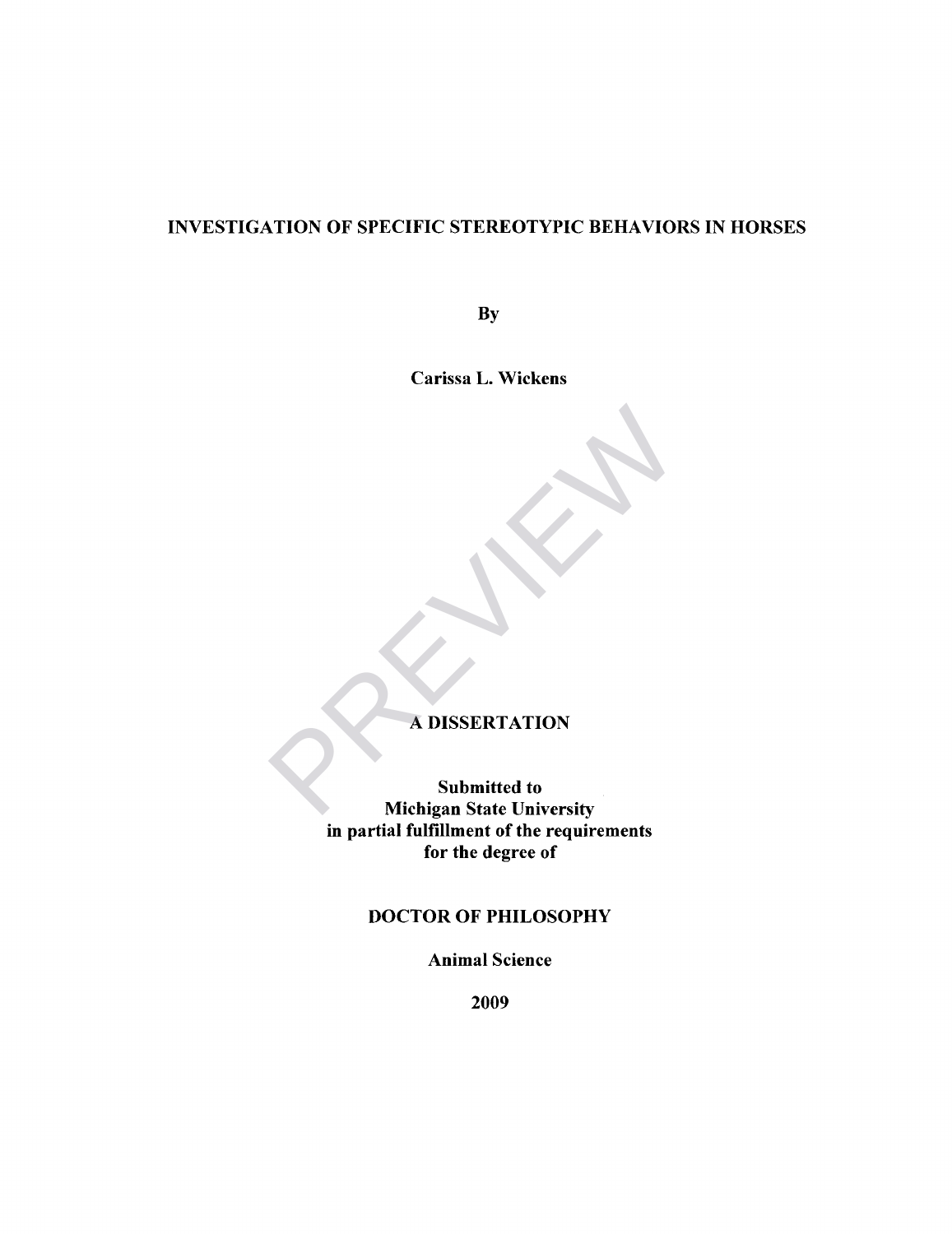## UMI Number: 3364765

### INFORMATION TO USERS

The quality of this reproduction is dependent upon the quality of the copy submitted. Broken or indistinct print, colored or poor quality illustrations and photographs, print bleed-through, substandard margins, and improper alignment can adversely affect reproduction. INFORMATION TO USERS<br>of this reproduction is dependent upon the quality of the<br>Broken or indistinct print, colored or poor quality illust<br>graphs, print bleed-through, substandard margins, and<br>can adversely affect reproduct

In the unlikely event that the author did not send a complete manuscript and there are missing pages, these will be noted. Also, if unauthorized copyright material had to be removed, a note will indicate the deletion.

# $\mathbf{U}\mathbf{M}\mathbf{I}^*$

UMI Microform 3364765 Copyright 2009 by ProQuest LLC All rights reserved. This microform edition is protected against unauthorized copying under Title 17, United States Code.

> ProQuest LLC 789 East Eisenhower Parkway P.O. Box 1346 Ann Arbor, Ml 48106-1346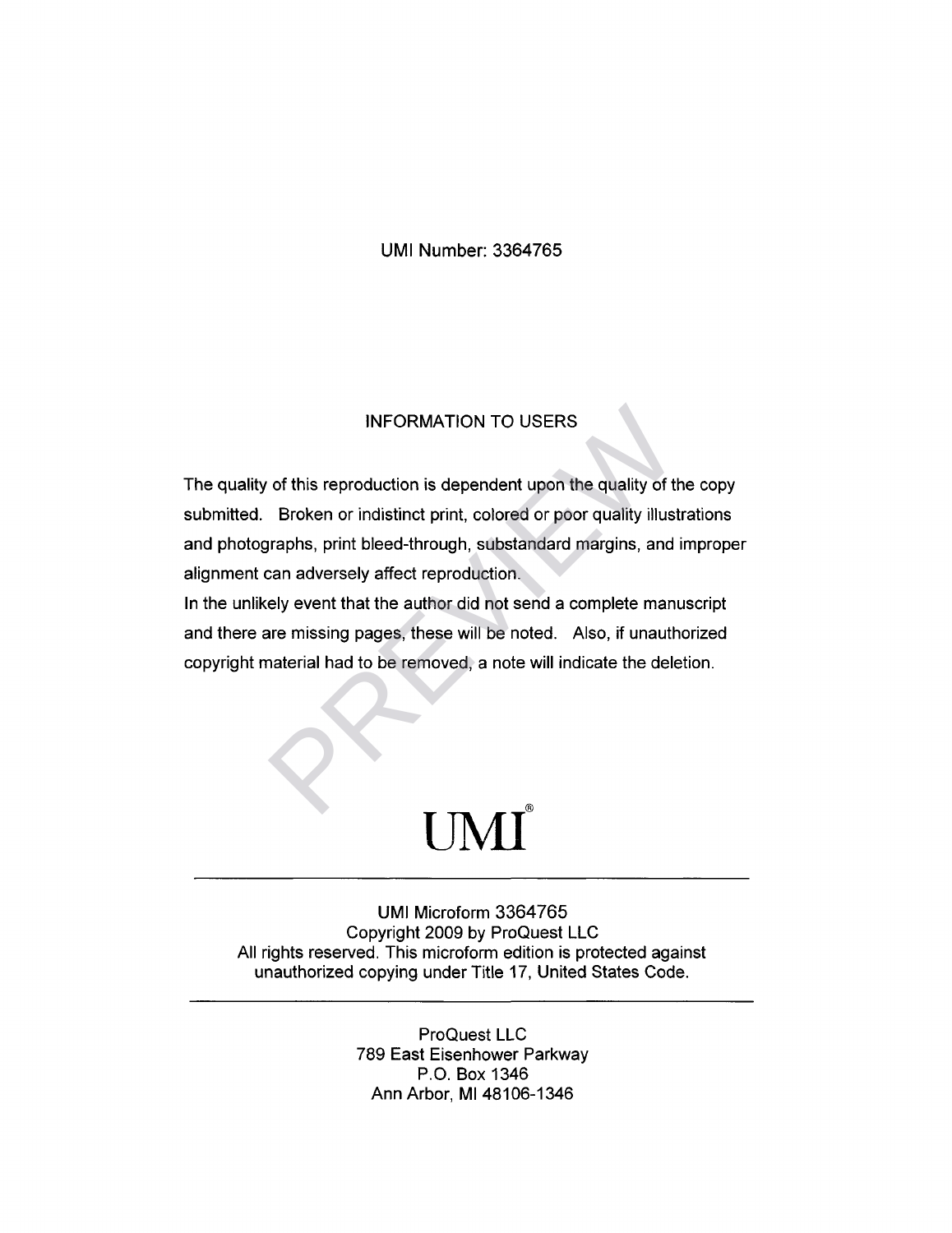## **ABSTRACT**

## INVESTIGATION OF SPECIFIC STEREOTYPIC BEHAVIORS IN HORSES

By

## **Carissa L. Wickens**

Gastrointestinal irritation has been implicated in crib-biting (CB) in horses. Eighteen horses, 9 CB and 9 non crib-biting (NCB), were used to determine 1) prevalence and severity of gastric mucosal damage, and 2) effect of concentrate feeding on circulating gastrin concentrations in CB and NCB horses. Endoscopic examinations (EE) of the squamous mucosa were performed and gastric fluid sampled after 24-28 hr feed removal. Three days after EE, blood was collected at 1400 hrs on pasture, following 12-hr feed removal (0 min), and at 60 and 120 min after consuming 1 kg of a pelleted concentrate. There were no differences in the number ( $P > 0.05$ ) and severity ( $P > 0.05$ ) of ulcers and prevalence of hyperkeratosis ( $P > 0.05$ ) between CB and NCB. There was no difference ( $P = 0.87$ ) in gastric pH of CB compared to NCB (3.92 vs. 3.78, respectively, SEM = 0.60). There was no effect of CB ( $P = 0.56$ ) on serum gastrin concentration (14.22 vs. 12.16 pg/ml for CB and NCB, respectively,  $SEM = 2.46$ ) with free access to hay and pasture. Concentrate feeding increased gastrin concentration (P < 0.01). Serum gastrin concentration within CB was greater at times 60 and 120 min compared to 0 min ( $P < 0.01$ ). Compared to 0 min, serum gastrin concentration in NCB tended to differ at 60 minutes ( $P = 0.07$ ) and was greater at 120 minutes ( $P < 0.05$ ). Serum gastrin concentration at 60 minutes was greater ( $P \le 0.05$ ) in CB compared to NCB. Compared to NCB, there was a trend for greater serum gastrin concentration in CB horses at 120 minutes post-concentrate feeding ( $P = 0.06$ ). The results suggest gastric severity of gastric mucosal damage, and 2) effect of constrin concentrations in CB and NCB horses. Endoscoparmous mucosa were performed and gastric fluid sample hree days after EE, blood was collected at 1400 hrs on oval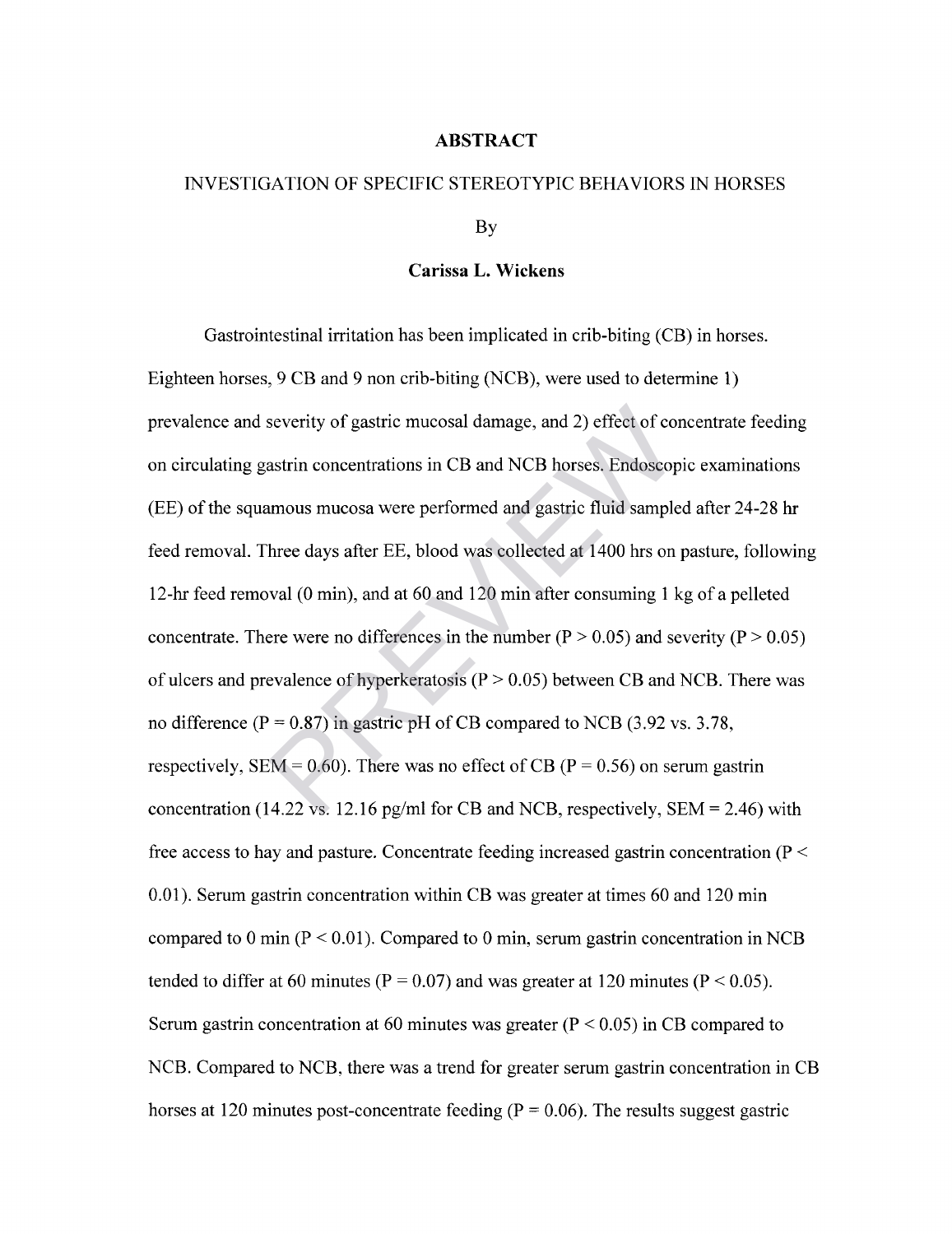mucosal damage is not associated with CB in mature horses maintained on pasture. Greater gastrin response to concentrate feeding in CB may indicate altered gastrointestinal function in CB, which could result in a more acidic gastric environment following the consumption of concentrate feed.

Weaving and crib-biting behavior (WCB) are two of the most recognizable equine stereotypies (repetitive, invariant behaviors with no apparent function), and are viewed as a management and welfare concern. A web-based questionnaire was developed to investigate WCB in Michigan horses. Responses from 293 individuals were received representing a total of 2,181 horses. The percentage of horses exhibiting weaving (W) and CB was 2.7% and 5.2%, respectively. The proportion of respondents attempting to stop CB (81.0%) was greater ( $P < 0.01$ ) compared to W (37.5%). Methods employed to stop or reduce W included increased turn-out (21.4%) and provision of toys (14.3%). Cribbing collars (77.6%), alteration of CB surfaces (55.3%), and increased turn-out (54.1%) were used most frequently to stop or reduce CB. Many owners used a combination of methods. A negative association was identified between hours of daily turn-out and the probability of WCB ( $P < 0.01$ ). Risk of CB was greater for horses with visual contact only (Adjusted odds ratio  $(OR) = 5.61$ ) and for horses without social contact (Adjusted  $OR = 6.26$ ) compared to horses allowed turn-out with conspecifics. Contrary to previous studies, a larger daily amount of concentrate was associated with a decrease in the odds of W ( $P < 0.05$ ) and CB ( $P < 0.01$ ). Michigan horse owners expressed concern about WCB and attempted to control WCB. Additional research into the risk factors associated with WCB is needed, as well as careful documentation of the development of these behaviors in order to improve horse management and welfare. B in Michigan horses. Responses from 293 individuals<br>otal of 2,181 horses. The percentage of horses exhibitir<br>"% and 5.2%, respectively. The proportion of responder<br>b) was greater ( $P < 0.01$ ) compared to W (37.5%). Meth<br>W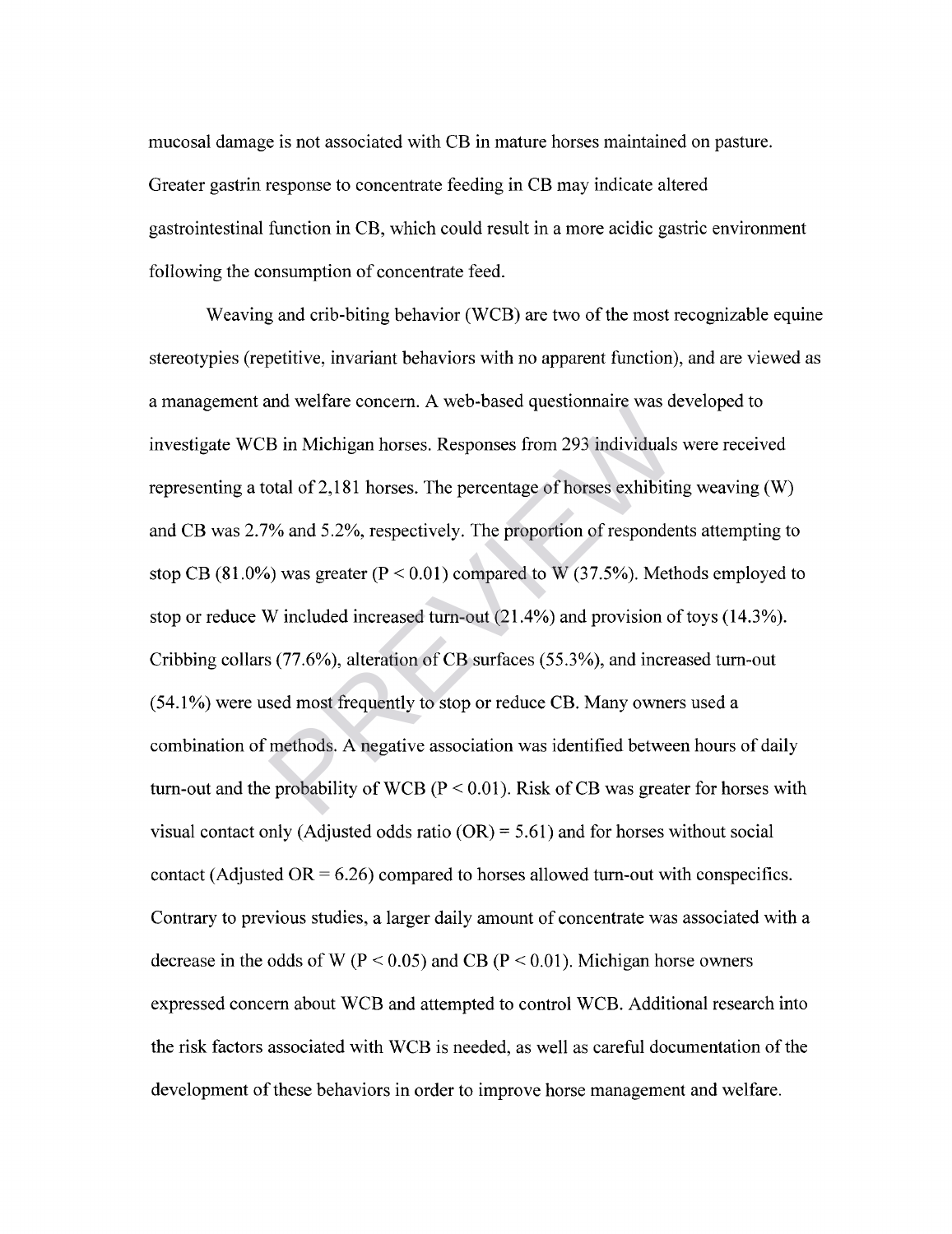#### **ACKNOWLEDGEMENTS**

First, I would like to express tremendous gratitude to my advisor, Dr. Steve Bursian, for his overwhelming support of my research program and of both my professional and personal development. I would also like to thank my co-advisor, Dr. Camie Heleski, for her involvement in my degree program. Additionally, I would like to thank my guidance committee members, Dr. Nathalie Trottier, Dr. Dave Beede, Dr. John Kaneene, and Dr. Cindy McCall for the input of their time and valuable advice pertaining to my research and writing. I am especially thankful for Dr. Cindy McCall's involvement on the committee. Her participation and guidance was crucial to the dissertation research and to the overall success of my program. Thank you also to Dr. Zanella for his guidance and support during the early part of my program. I wish to thank the Auburn University Horse Unit and Auburn University Large Animal Teaching Hospital for providing the animals, facilities, administrative and technical assistance needed to complete the cribbiting and gastric ulceration study. I am sincerely appreciative of Dr. Reid Hanson's involvement and encouragement during the study conducted in collaboration with Auburn University. Thank you to Karen Clark and Deborah Rusz of the MSU Office for Survey Research for their assistance with the Michigan Horse Behavior Survey study. Special appreciation is extended to Jane Link, Jim Liesman, Dave Main, Barb Sweeney, Kim Dobson, and Kathy Tatro for all of their assistance. Thank you to the many faculty members in the ANS Department, graduate, and undergraduate students who greatly enhanced my graduate experience. Finally, I wish to express my deepest love and appreciation to my husband, Edward, for his unyielding support and encouragement. This work is dedicated to him and to our beautiful daughter, the joy of my life, Eileen. Dr. Cindy McCall for the input of their time and valuable and writing. I am especially thankful for Dr. Cindy Mc ee. Her participation and guidance was crucial to the diall success of my program. Thank you also to Dr. Zane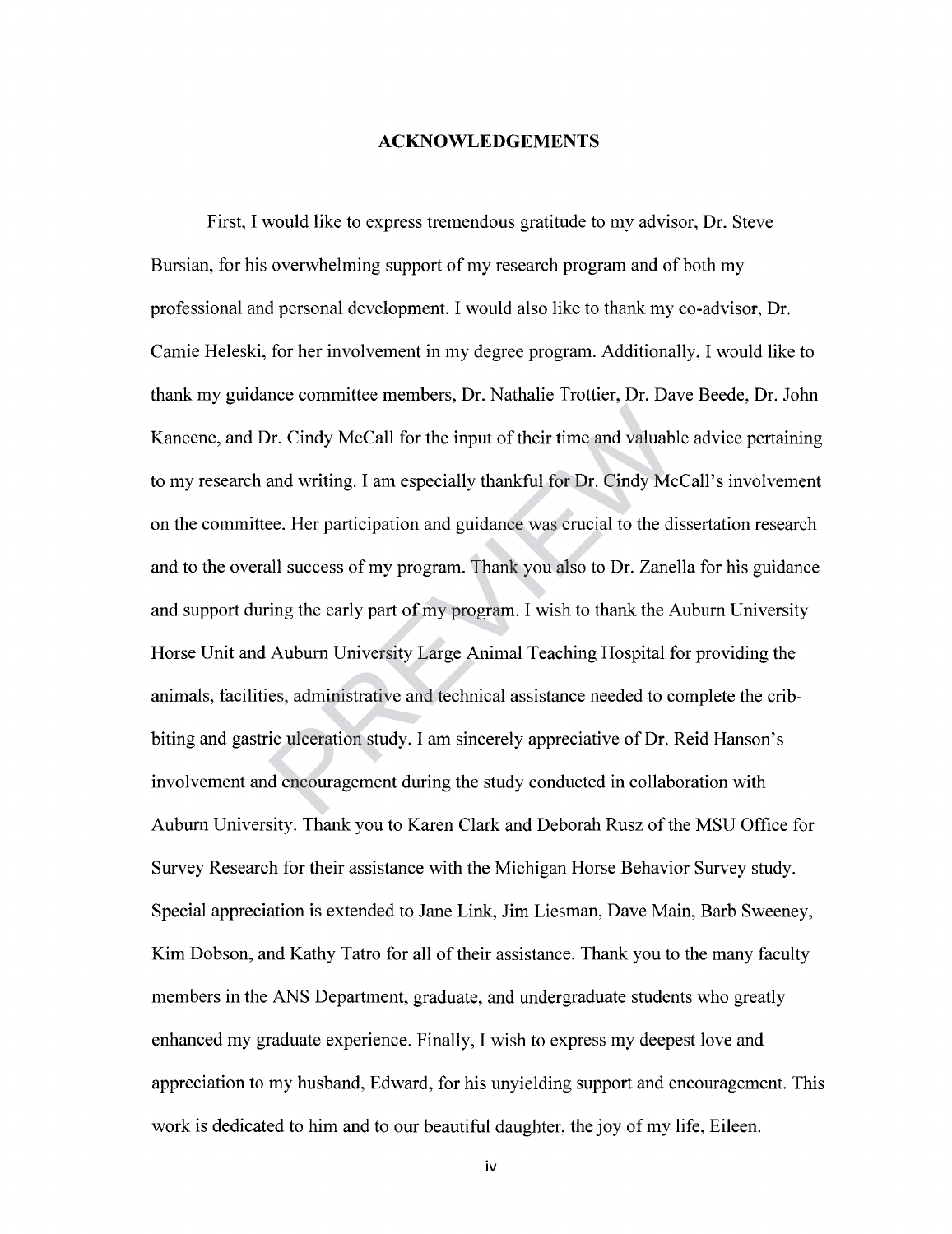## **TABLE OF CONTENTS**

| Chapter 1. Crib-biting Behavior in Horses: A Review<br>2. Neuroendocrine physiology and brain function in crib-biting horses14<br>3.<br>Findings of survey and epidemiological research on crib-biting behavior21<br>4.<br>5.<br>Chapter 2. Gastric Ulceration in Mature Horses with History of Crib-biting<br>Discussion.<br>$\frac{1}{20}$ |  |
|----------------------------------------------------------------------------------------------------------------------------------------------------------------------------------------------------------------------------------------------------------------------------------------------------------------------------------------------|--|
|                                                                                                                                                                                                                                                                                                                                              |  |
|                                                                                                                                                                                                                                                                                                                                              |  |
|                                                                                                                                                                                                                                                                                                                                              |  |
|                                                                                                                                                                                                                                                                                                                                              |  |
|                                                                                                                                                                                                                                                                                                                                              |  |
|                                                                                                                                                                                                                                                                                                                                              |  |
|                                                                                                                                                                                                                                                                                                                                              |  |
|                                                                                                                                                                                                                                                                                                                                              |  |
|                                                                                                                                                                                                                                                                                                                                              |  |
|                                                                                                                                                                                                                                                                                                                                              |  |
|                                                                                                                                                                                                                                                                                                                                              |  |
|                                                                                                                                                                                                                                                                                                                                              |  |
|                                                                                                                                                                                                                                                                                                                                              |  |
|                                                                                                                                                                                                                                                                                                                                              |  |
|                                                                                                                                                                                                                                                                                                                                              |  |
|                                                                                                                                                                                                                                                                                                                                              |  |
|                                                                                                                                                                                                                                                                                                                                              |  |
|                                                                                                                                                                                                                                                                                                                                              |  |
|                                                                                                                                                                                                                                                                                                                                              |  |
|                                                                                                                                                                                                                                                                                                                                              |  |

| Chapter 2. Gastric Ulceration in Mature Horses with History of Crib-biting |  |
|----------------------------------------------------------------------------|--|
|                                                                            |  |
|                                                                            |  |
|                                                                            |  |
|                                                                            |  |
|                                                                            |  |
|                                                                            |  |
|                                                                            |  |

| Chapter 3. Investigating Weaving and Crib-biting Behavior in the Michigan Horse |  |
|---------------------------------------------------------------------------------|--|
| Population Via Web-based Survey Methodology                                     |  |
|                                                                                 |  |
|                                                                                 |  |
|                                                                                 |  |
|                                                                                 |  |
|                                                                                 |  |
|                                                                                 |  |
|                                                                                 |  |
|                                                                                 |  |

|--|--|--|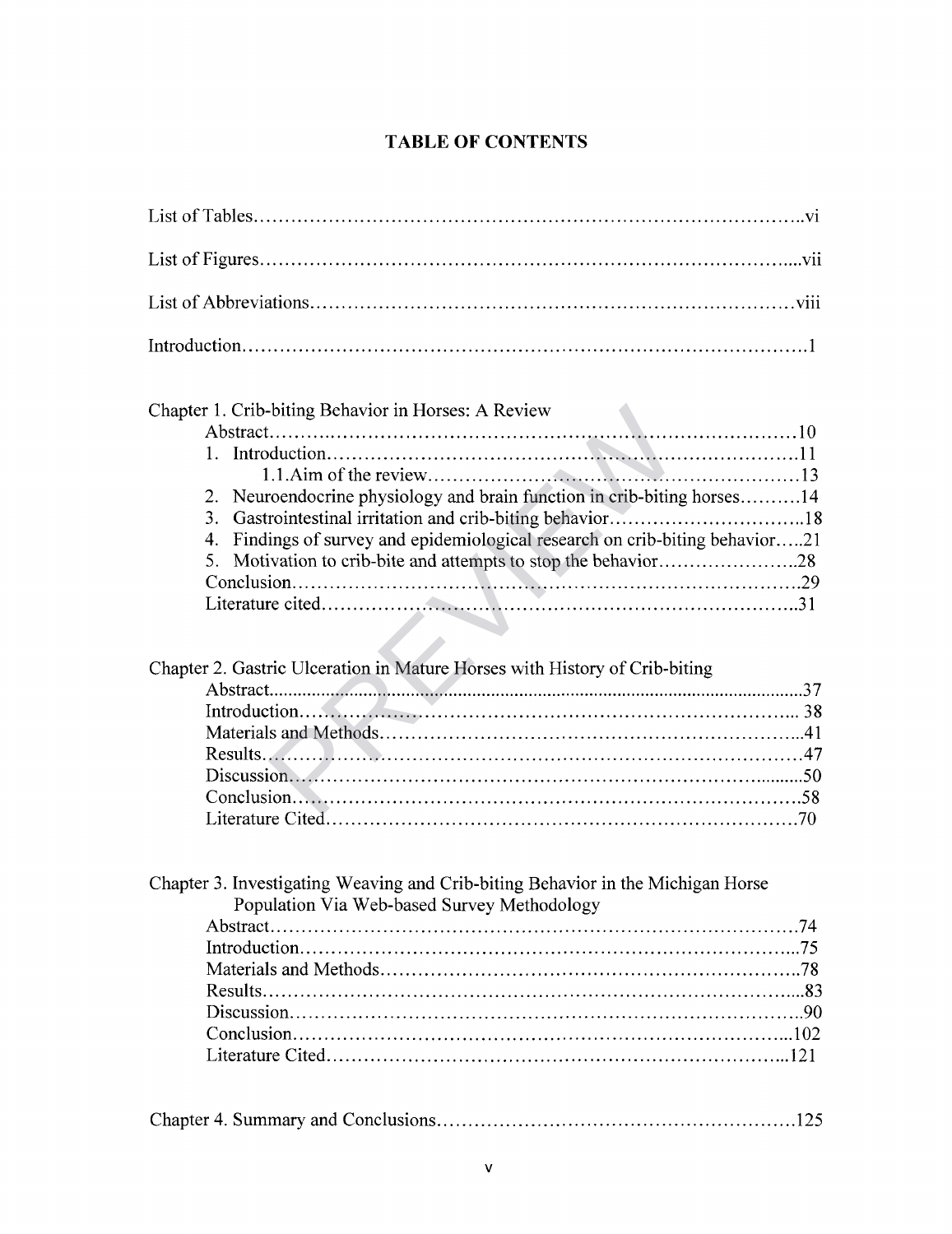## **LIST OF TABLES**

| Table 3-2. Levels of the explanatory variables (housing and management factors)105                                                                                      |
|-------------------------------------------------------------------------------------------------------------------------------------------------------------------------|
|                                                                                                                                                                         |
|                                                                                                                                                                         |
| Table 3-5. Sex distribution of weaving and crib-biting horses (percentage of horses in                                                                                  |
| Table 3-6. Breed distribution of weaving and crib-biting horses compared to general<br>Michigan horse population (number of horses in each breed                        |
| Table 3-7. The univariate relationships between farm management factors and the risk of<br>performing weaving and crib-biting behavior as estimated based on logistic   |
| Table 3-8. The multivariate relationships between farm management factors and the risk<br>of performing weaving and crib-biting behavior as estimated based on logistic |
| Table 3-9. Content themes from the qualitative assessment of owner responses to<br>questions related to horse history (e.g. early environment) and management           |
| Appendix A. Michigan horse behavior questionnaire in Microsoft Word format130                                                                                           |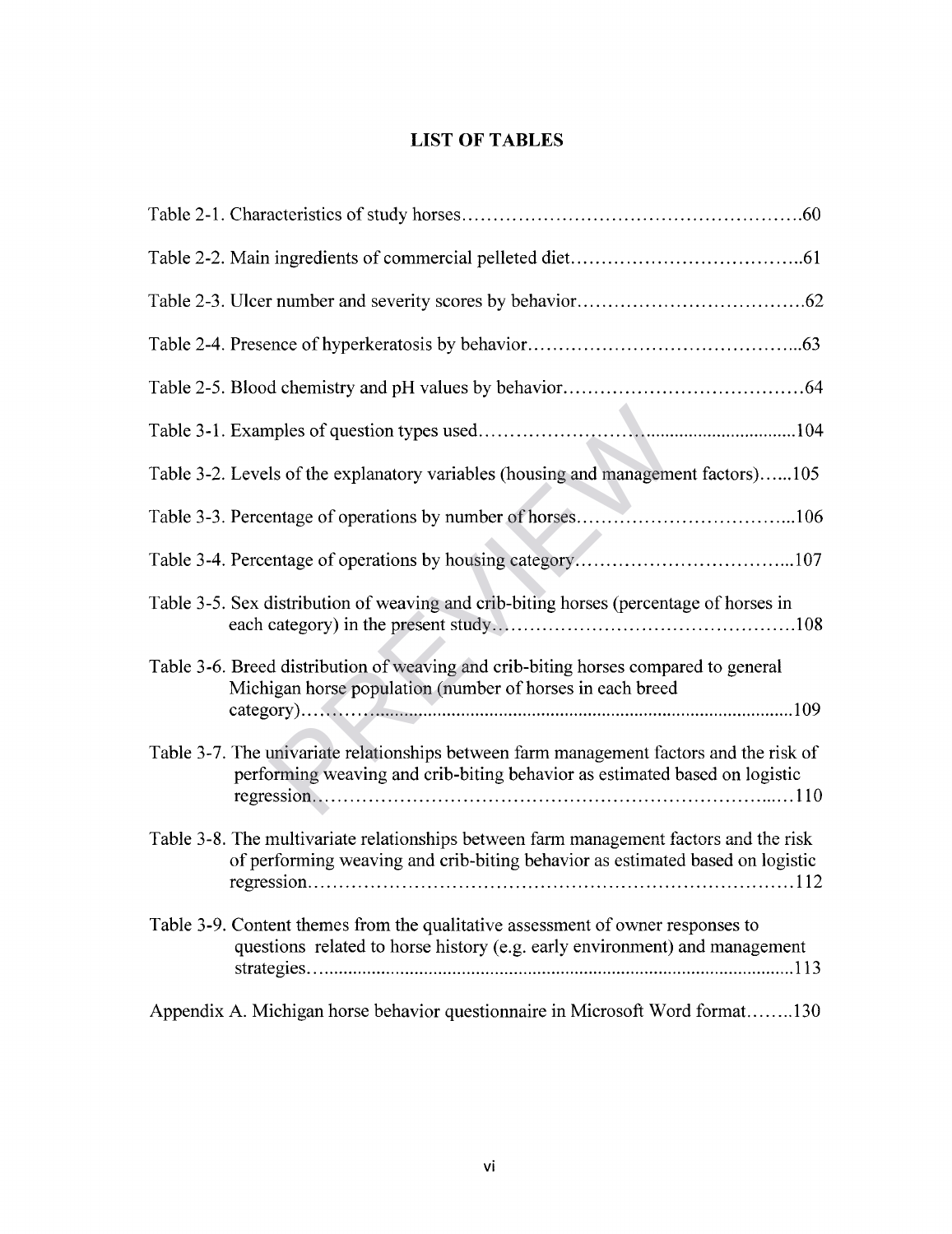## **LIST OF FIGURES**

| Figure 2-2. Mean crib-biting frequency of CB horses observed for 24 hours on                                                                                    |
|-----------------------------------------------------------------------------------------------------------------------------------------------------------------|
| Figure 2-3. Mean crib-biting duration of CB horses observed for 24 hours on pasture67                                                                           |
| Figure 2-4. Serum gastrin concentrations in CB and NCB horses following free access                                                                             |
| Figure 2-5. Serum gastrin concentrations in CB and NCB horses following 12-hour feed<br>removal, 60 and 120 minutes after consuming 1 kg of the pelleted diet69 |
| Figure 3-1. The percentage of respondents agreeing with three separate statements about                                                                         |
| Figure 3-2. The percentage of respondents agreeing with three separate statements about                                                                         |
| Figure 3-3. Apparent triggers to weaving and crib-biting as reported by owners117                                                                               |
| Figure 3-4. Percentage of respondents attempting to stop horses from performing                                                                                 |
| Figure 3-5. Methods employed by farms in an attempt to stop or reduce weaving                                                                                   |
| Figure 3-6. Methods employed by farms in an attempt to stop or reduce crib-biting                                                                               |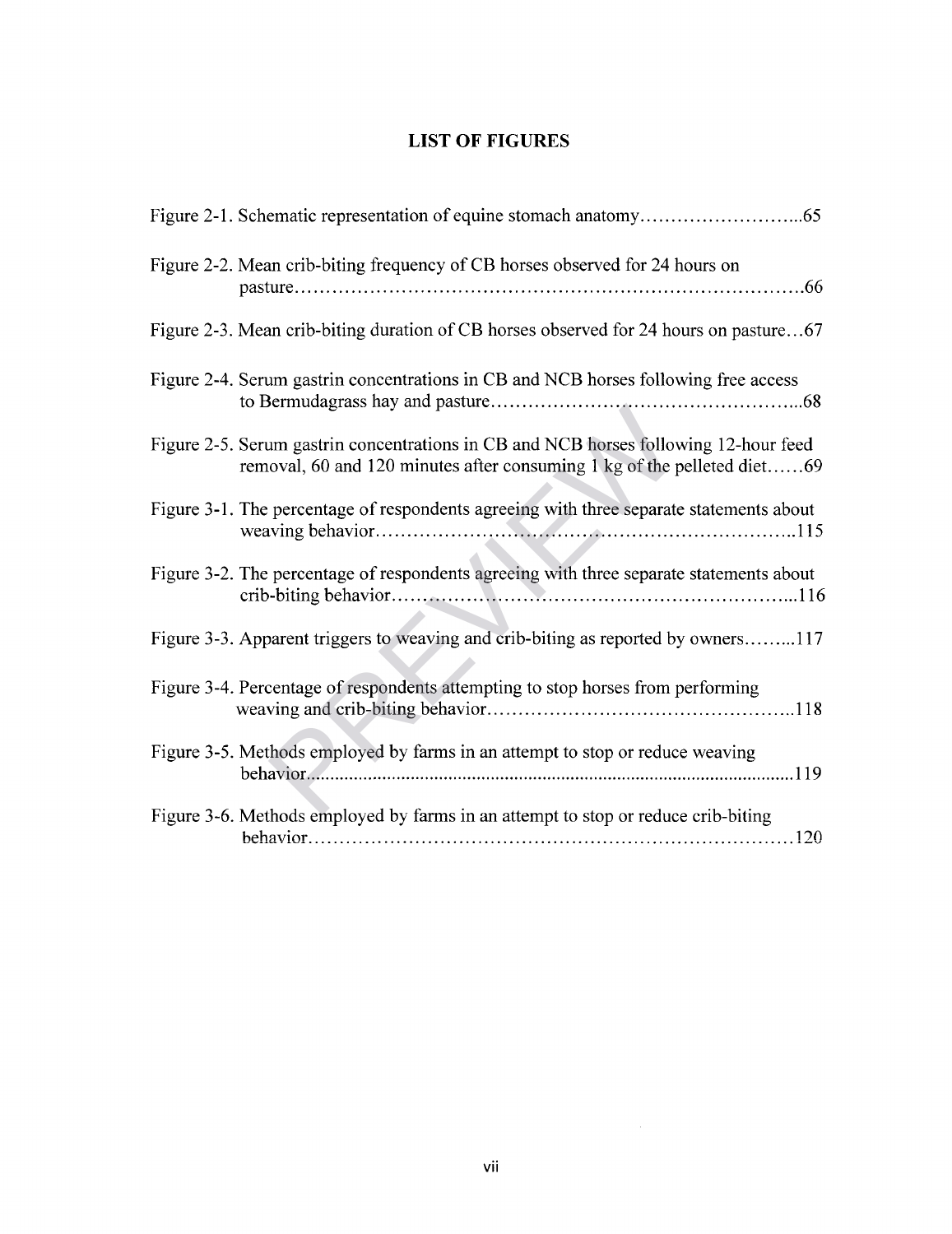## **LIST OF ABBREVIATIONS**

- CB Crib-biting
- DA Dopamine
- EE Endoscopic examinations
- MES Michigan Equine Survey
- MSU Michigan State University
- NCB Non crib-biting
- OR Odds ratio
- OSR Office for Survey Research b-biting<br>tio<br>or Survey Research<br>eparator tube<br>g<br>g<br>and Crib-biting
- P P-value
- SST Serum separator tube
- W Weaving
- WCB Weaving and Crib-biting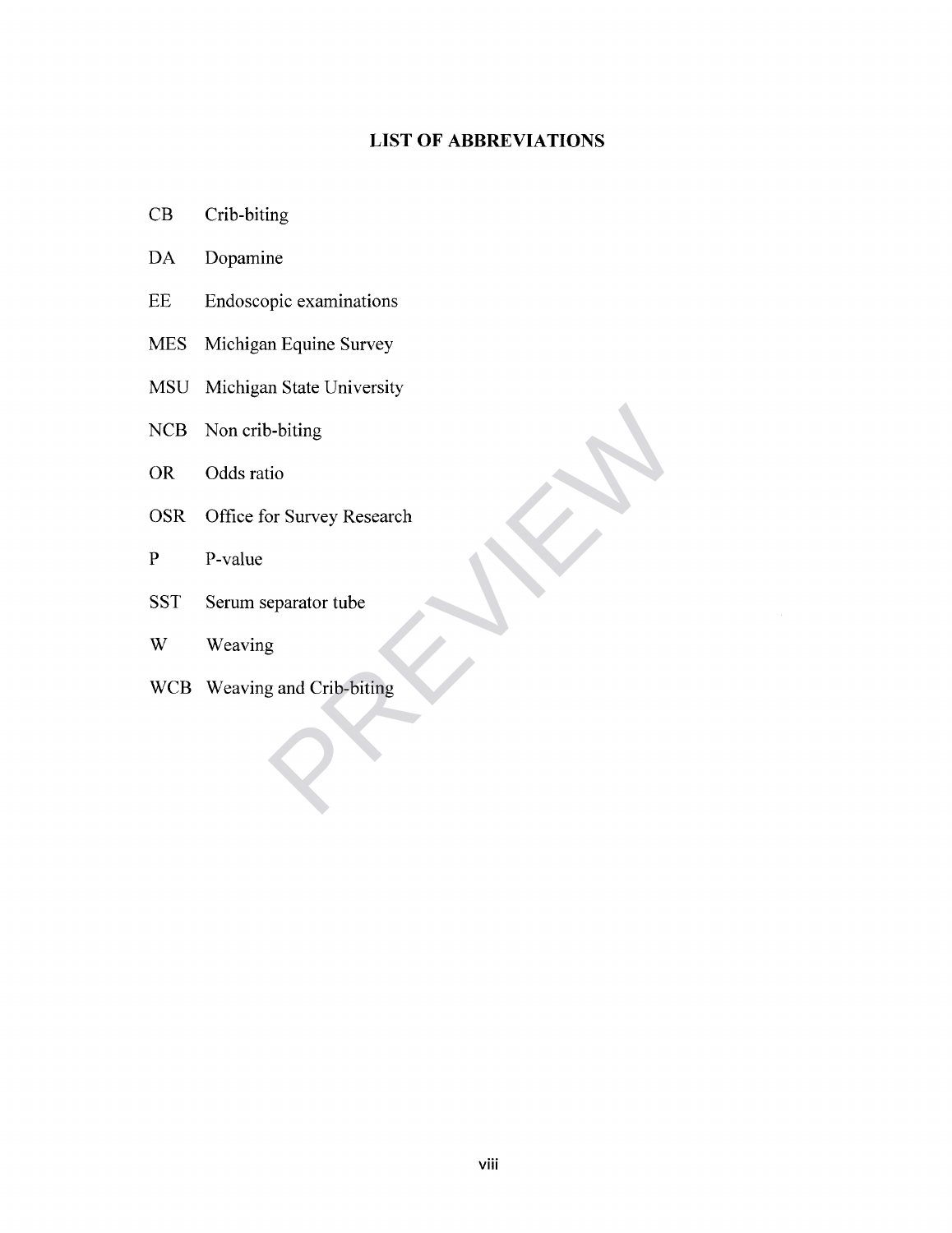#### **INTRODUCTION**

Stereotypies are defined as repetitive, relatively invariant patterns of behavior with no apparent goal or function (Mason, 1991). Development and continued performance of stereotypic behavior has been linked to sub-optimal environments (Odberg, 1987; Cooper and Albentosa, 2005). Specifically, stereotypic behavior can develop within the following contexts: when an animal is unable to execute a behavior pattern that it is highly motivated to perform, such as nesting or feeding behavior; when it cannot escape or avoid a stressful or fearful situation; or when it is kept in confinement or social isolation (Mason, 1991). Stereotypies have been observed in several species kept in captivity (Mason, 1991; Mason and Rushen, 2006). The performance of stereotypic behavior has been used as an indicator of poor welfare (Broom, 1983; Mason and Latham, 2004) although it is often difficult to determine whether the behavior is the result of poor welfare in the past or due to current adverse conditions. Ethologists and welfare scientists have employed a multidisciplinary approach to address questions related to stereotypic behavior including the use of behavioral and physiological measures, as well as application of epidemiological research methods. highly motivated to perform, such as nesting or feedin r avoid a stressful or fearful situation; or when it is kep (Mason, 1991). Stereotypies have been observed in sev n, 1991; Mason and Rushen, 2006). The performance or

Studies conducted in Canada (Luescher et al., 1991) and the United Kingdom (McGreevy et al., 1995a) have reported that greater than 13% of domesticated horses exhibit stereotypies. The primary classifications assigned to stereotypic behavior patterns observed in domestic horses (Houpt and McDonnell, 1993; Mills, 2002) and captive wild horses, e.g. Przewalski horse, (Boyd, 1986) are oral and locomotor. Crib-biting and weaving behavior are two of the most widely recognized equine stereotypies (Kiley-Worthington, 1983). Crib-biting is an example of an oral stereotypic behavior in which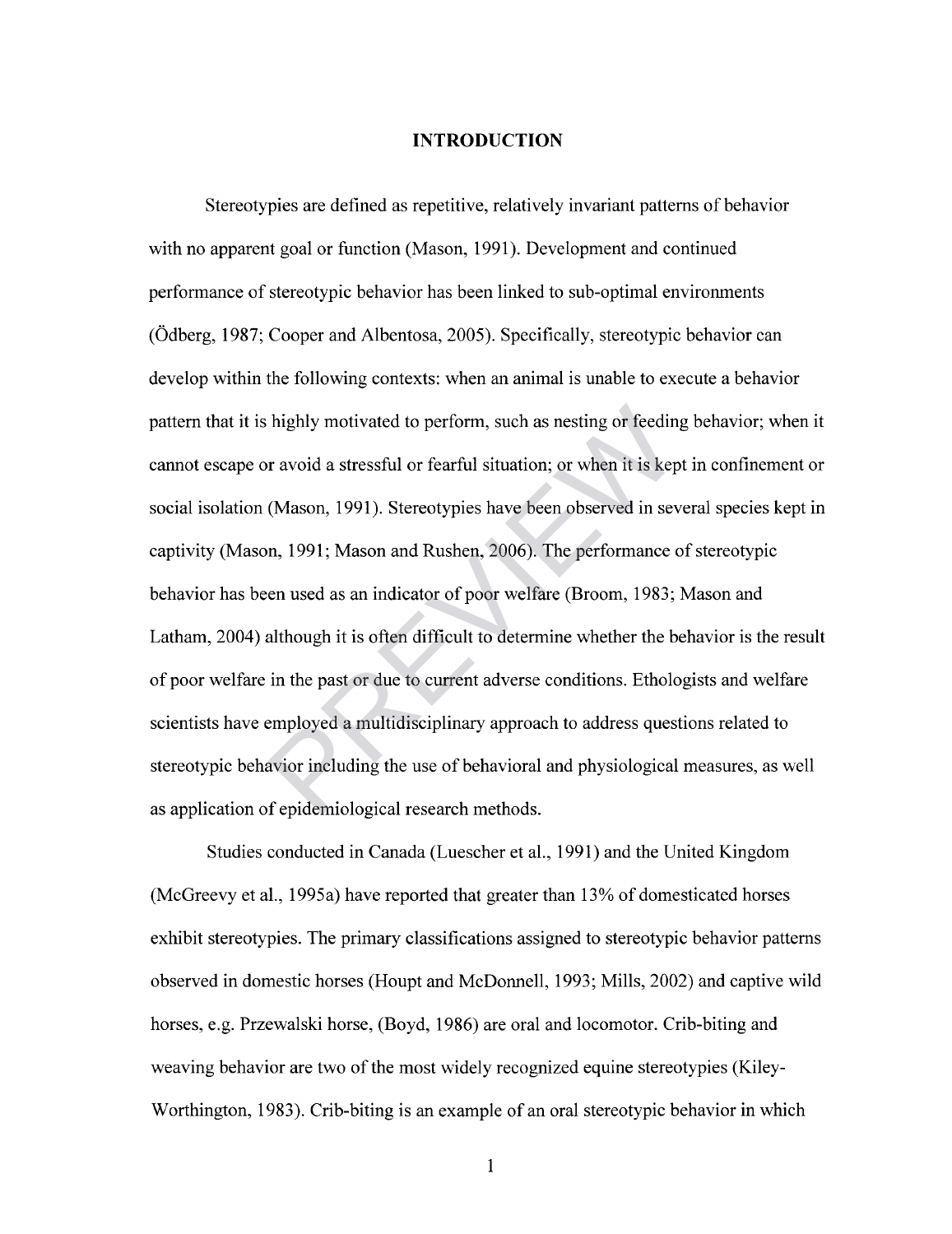the horse anchors its top incisor teeth on a fixed object (e.g. fence, stall or building structures), pulls backward, contracting the neck muscles, and draws air into the cranial esophagus emitting an audible grunt (McGreevy et al., 1995a,b). Weaving is a locomotor stereotypic behavior pattern characterized by a lateral swaying movement in which the head, neck, forequarters and sometimes hindquarters are engaged (McGreevy et al., 1995c). The average prevalences of crib-biting and weaving behavior in Europe and Canada are 4.1% and 3.3 %, respectively (Nicol, 1999a). In the United States, the reported prevalence of crib-biting behavior is 4.4%. Crib-biting and weaving are recognized as both a management and a welfare concern, and many owners attempt to physically prevent horses from engaging in these behaviors (McGreevy and Nicol, 1998; McBride and Long, 2001). The primary problem with physical prevention, e.g. attempting to stop crib-biting using a cribbing collar or by removing crib-biting surfaces, is that these approaches fail to address the underlying causes of the behavior and may further reduce equine welfare (McBride and Cuddeford, 2001). For and 3.3 7d, respectively (1006, 1335). In the child<br>ence of crib-biting behavior is 4.4%. Crib-biting and we<br>oth a management and a welfare concern, and many ov<br>ent horses from engaging in these behaviors (McGreev<br>ong,

Although the underlying cause of crib-biting behavior remains to be elucidated, there is some evidence to suggest a link between crib-biting behavior and gastrointestinal irritation. Nicol (1999b) proposed that the behavior is an adaptive response to gastric acidity and that the act of crib-biting may raise gastric pH as a result of increased flow of alkaline saliva. A study conducted by Moeller et al. (2008) demonstrated that crib-biting behavior stimulates salivation, lending support to this hypothesis. Crib-biting behavior recently has been associated with gastric ulceration in foals, with gastric ulceration and inflammation present in 60% of cribbing foals compared to 20% of non-cribbing foals (Nicol et al., 2002). In addition, crib-biting foals had greater severity of ulceration and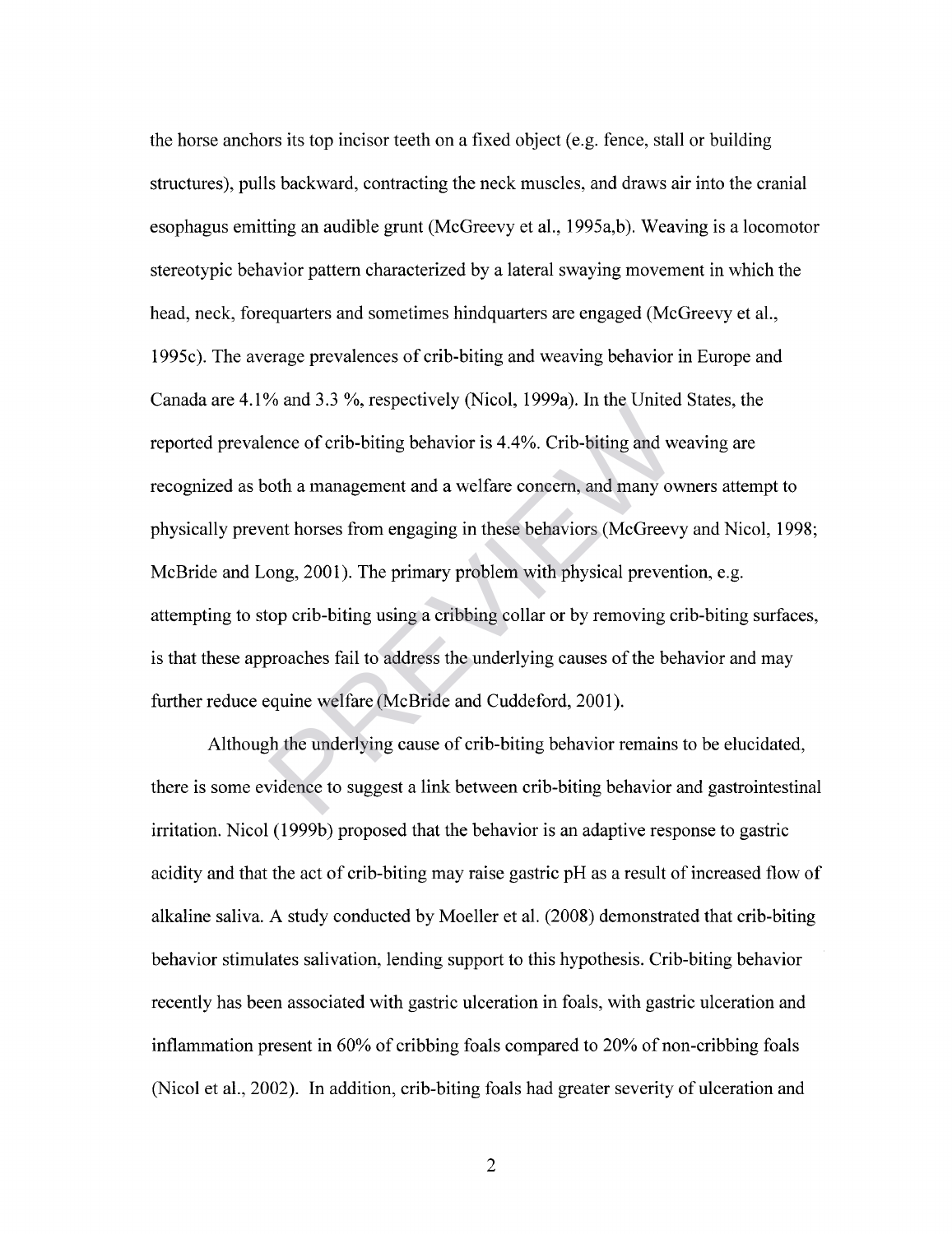inflammation upon initial endoscopic examination (Nicol et al, 2002). In adult horses, crib-biting has been associated with lower basal and post-feeding gastric pH (Lillie et al., 2004) and long-term treatment with antacids has reduced the frequency of crib-biting (Mills and Macleod, 2002). However, an association between crib-biting behavior and gastric ulceration in mature horses has never been documented.

Few experimental studies have been conducted specifically to address weaving behavior. However, the provision of mirrors in the stable reduced the performance of weaving (McAfee et al., 2002) suggesting that this behavior may be performed in response to social isolation. Stable designs that increased visual horizons, such as open stable doors providing access to views of adjacent horses and surrounding fields also reduced weaving behavior (Cooper et al., 2000). Ninomiya et al. (2007) found that weaving behavior was mainly observed before feeding, and that investigation of bedding was more likely to follow eating. These results suggested that weaving also may be performed in an attempt to cope with frustration associated with meal anticipation. Free et al., 2002) suggesting that this behavior may be percent al., 2002) suggesting that this behavior may be percent al., 2002) suggesting that increased visual horizo widing access to views of adjacent horses and surro

Survey studies in the UK and Canada have demonstrated an association between various management practices and stereotypic behavior. For example, Waters et al. (2002) found young horses fed concentrate feed post-weaning to be 4 times more likely to develop crib-biting behavior than foals not receiving concentrate. Management factors associated with a *reduced* risk of stereotypic behavior include increasing forage intake, allowing visual contact between stalled horses, and increasing the amount of time spent outside the stable (McGreevy et al., 1995a,c; Redbo et al., 1998). Management factors associated with an *increased risk* of stereotypic behavior include the feeding of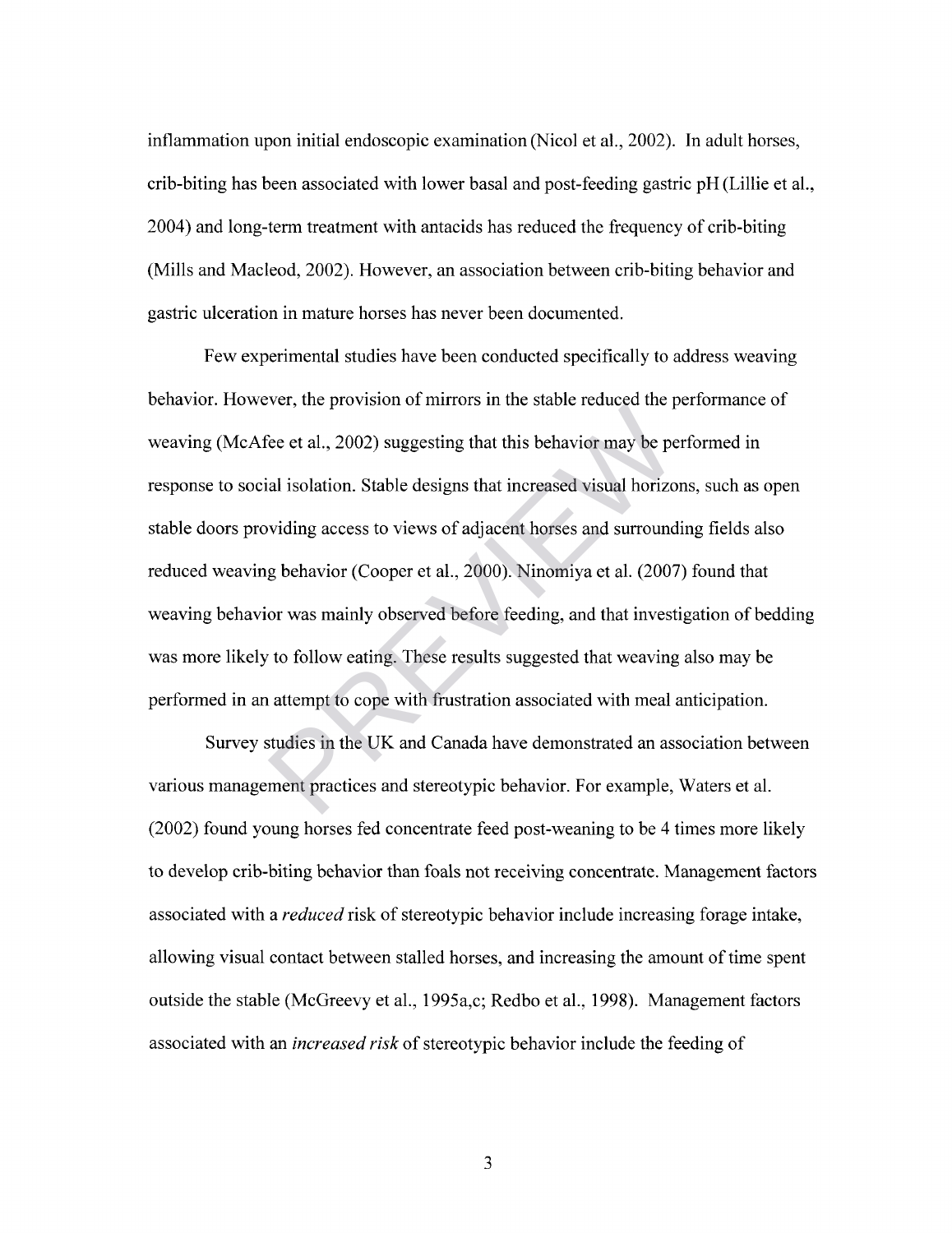concentrates (Redbo et al., 1998; Waters et al., 2002; Bachmann et al, 2003) and stabling/stalling of foals prior to weaning (Parker et al., 2008)

Certain breeds of horses may be more likely to exhibit stereotypic behavior than others. This was demonstrated by Bachmann et al. (2003) in a survey of stereotypic behavior in Swiss horses in which Warmbloods and Thoroughbreds were at 1.8 and 3.1 times greater risk of performing stereotypic behavior, respectively, compared to other breeds. Vecchiotti and Galanti (1986) also have suggested the involvement of a genetic component in the performance of stereotypic behavior with the finding that certain Thoroughbred lines were more susceptible to developing stereotypic behavior. Stereotypic behavior has never been investigated in horses in Michigan. Specifically, there is a paucity of information regarding the prevalence and owner perceptions of, and risk factors associated with crib-biting and weaving behavior within the Michigan horse population. The performance of stereotypic behavior with the finding<br>ines were more susceptible to developing stereotypic b<br>avior has never been investigated in horses in Michigar<br>y of information regarding the prevalence and owner p<br>

The overall goal of this dissertation is to provide a further understanding of cribbiting and weaving behavior in horses. The specific objectives of this research were to: 1) determine prevalence and severity of gastric mucosal damage in mature crib-biting horses, 2) determine the effect of feeding on circulating gastrin concentrations in cribbiting and non crib-biting horses, 3) assess the perceptions of weaving and crib-biting behavior held by Michigan horse owners, and 4) investigate risk factors associated with these behaviors in the Michigan horse population. The first and second objectives are addressed in Chapter 2 using video endoscopy and measurement of serum gastrin concentrations in crib-biting and non crib-biting horses following free-access to pasture/hay and in response to pelleted concentrate feeding. We hypothesized that horses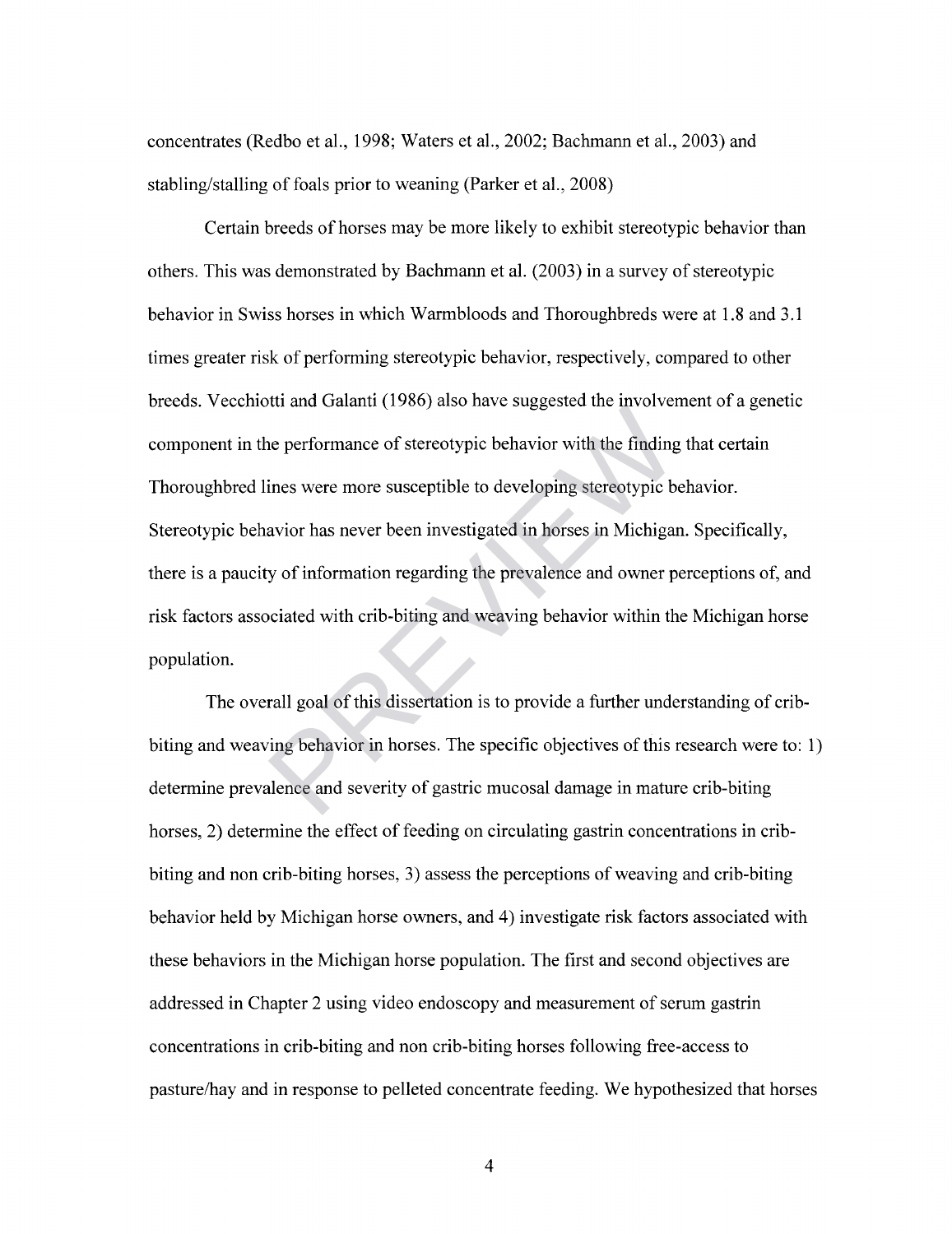exhibiting crib-biting behavior would have a higher degree of gastric mucosal damage and greater serum gastrin response to concentrate feeding compared to non crib-biting horses.

The third and fourth objectives are addressed in Chapter 3 utilizing a web-based questionnaire. It was hypothesized that Michigan horse owners would express concern regarding weaving and crib-biting behavior and that the majority of owners attempt to stop or reduce performance of these behaviors. Additionally, the author hypothesized that certain housing and feeding strategies, for example, those which limit a horse's time out of the stable, limit contact with other horses, or limit foraging opportunities, would result in an increased probability of horses exhibiting weaving and/or crib-biting behavior. Some of the specific predictions were that increased turn-out would reduce the probability of a horse being a weaver or crib-biter and that the probability of being a weaver or crib-biter would be increased in horses with no visual or tactile contact with other horses. Furthermore, those horses fed larger amounts of concentrate would be more likely to weave or crib-bite. and feeding strategies, for example, those which limit and feeding strategies, for example, those which limit and feeding strategies, for example, those which limit and the contract with other horses, or limit foraging opp

The rationale for hypothesizing greater mucosal damage and gastrin response to concentrate feeding in mature crib-biting horses is based on the associations between crib-biting behavior, concentrate feeding, and gastrointestinal irritation identified in the literature. The rationale behind the hypotheses and predictions related to horse owner perceptions and risk factors associated with weaving and crib-biting behavior in Michigan are based on findings of previous survey and epidemiological research. Weaving behavior was included in the Michigan horse behavior survey study for two reasons. First, in comparison with crib-biting behavior, the number of studies dedicated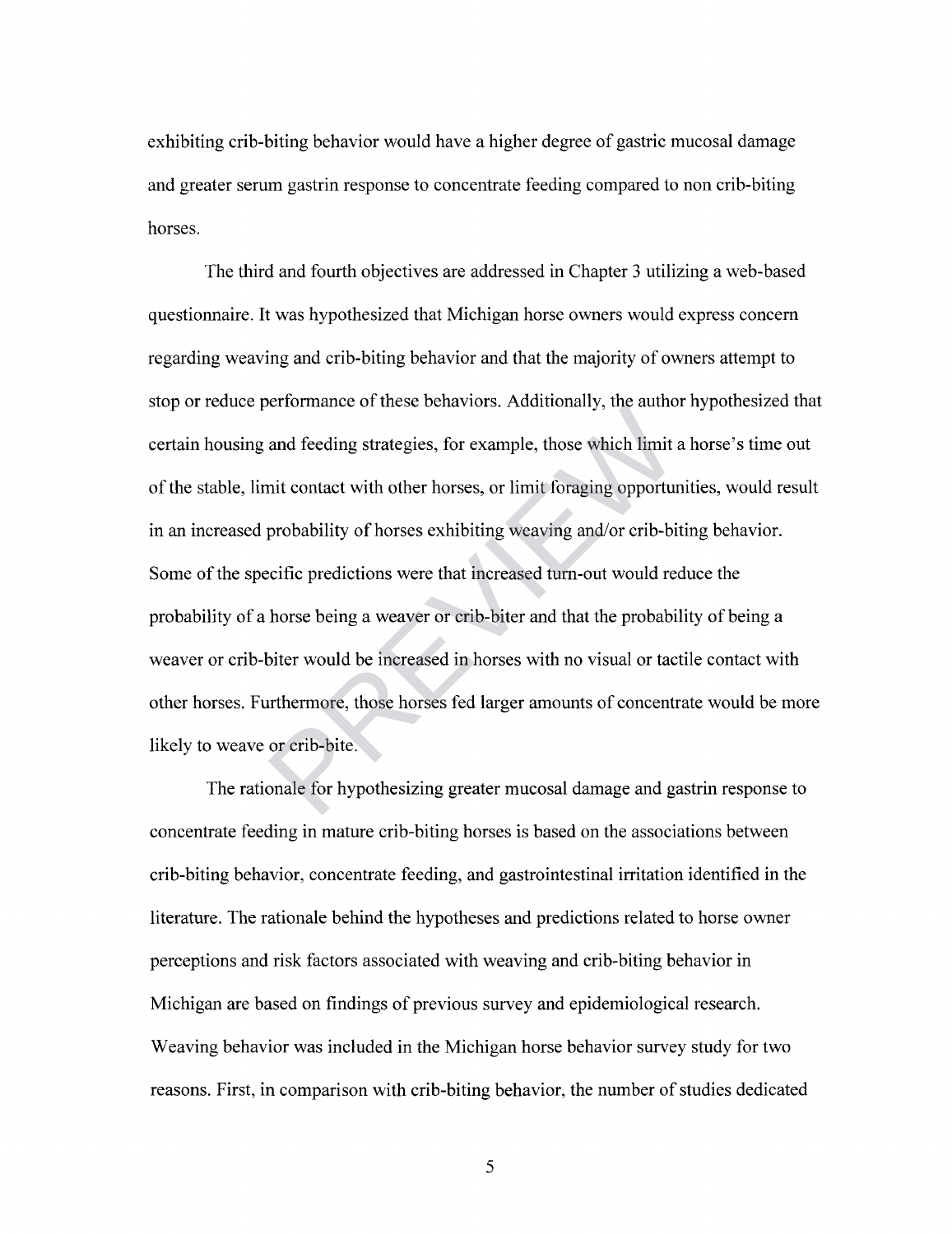specifically to weaving remains low and we wanted to add to the body of knowledge regarding this locomotor stereotypy. Secondly, because information about stereotypic behavior has never been collected within the Michigan horse industry, we were interested in learning about more than just one behavior. However, crib-biting behavior is the main focus of the dissertation. Thus, the purpose of Chapter 1 is to provide the reader with a relatively comprehensive review of what is currently known about crib-biting behavior in horses. Chapter 4 provides a summary of the main findings of the dissertation research and implications for the equine industry. of for the equine industry.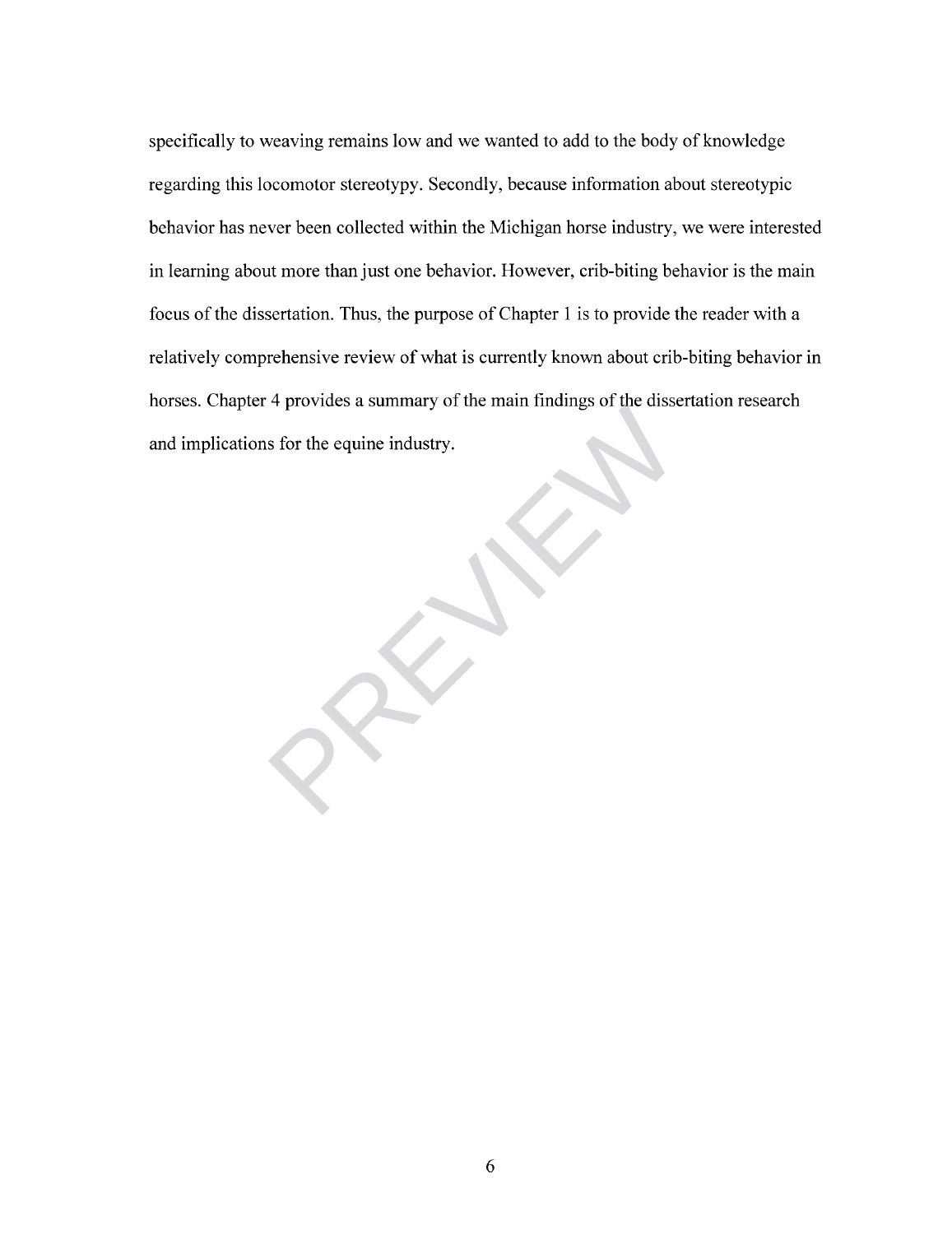#### **Literature Cited**

- Albright, J.D., Mohammed, H.O., Heleski, C.R., Wickens, C.L., Houpt, K.A., 2009. Cribbiting in US horses: Breed predispositions and owner perceptions of aetiology. Equine Vet. J. 41, doi: 10.2746/042516409X372584.
- Bachmann, I., Audigé, L., Stauffacher, M., 2003. Risk factors associated with behavioural disorders of crib-biting, weaving and box-walking in Swiss horses. Equine Vet. J. 35(2), 158-163.
- Boyd, L., 1986. Behavior problems of equids in zoos. In: Crowell-Davis, S.L., Houpt, K.A., (Eds.), Behavior, The Veterinary Clinics of North America: Equine Practice 2(3), W.B. Saunders, Philadelphia, pp. 653-664.
- Broom, D.M., 1983. Stereotypies as animal welfare indicators. In: Indicators Relevant to Farm Animal Welfare (Ed. by D. Schmidt), pp. 81-87. The Hague: Martinus Nijhoff. Examples, Philadelphia, pp. 653-664.<br>
1983. Stereotypies as animal welfare indicators. In: Indimal Welfare (Ed. by D. Schmidt), pp. 81-87. The Hagu<br>
bentosa, M.J., 2005. Behavioural adaptation in the don<br>
role of apparentl
- Cooper, J.J., Albentosa, M.J., 2005. Behavioural adaptation in the domestic horse: potential role of apparently abnormal responses including stereotypic behaviour. Livest. Prod. Sci. 92, 177-182.
- Cooper, J.J., McDonald, L., Mills, D.S., 2000. The effect of increasing visual horizons on stereotypic weaving: implications for the social housing of stabled horses. Appl. Anim. Behav. Sci. 69, 67-83.
- Houpt, K.A., McDonnell, S.M. 1993. Equine stereotypies. Compendium Continuing Education 15, 1265-1271.
- Kiley-Worthington, M. 1983. Stereotypes (sic) in horses. Equine Practice 5(1), 34-40.
- Lillie, H.C., 2004. Comparison of gastric pH in crib-biting and non crib-biting horses. Master's thesis, Auburn University, Auburn.
- Luescher, U.A., McKeown, D.B., Halip, J., 1991. Reviewing the causes of obsessivecompulsive disorders in horses. Vet. Med. 86, 527-530.
- McAfee, L.M., Mills, D.S., Cooper, J.J., 2002. The use of mirrors for the control of stereotypic weaving behaviour in the stabled horse. Appl. Anim. Behav. Sci. 78, 159-173.
- Mason, G.J. 1991. Stereotypies: a critical review. Anim. Behav. 41:1015-1037.
- Mason, G.J., Latham, N.R., 2004. Can't stop, won't stop: is stereotypy a reliable animal welfare indicator? Anim. Welf. 13, S57-S69.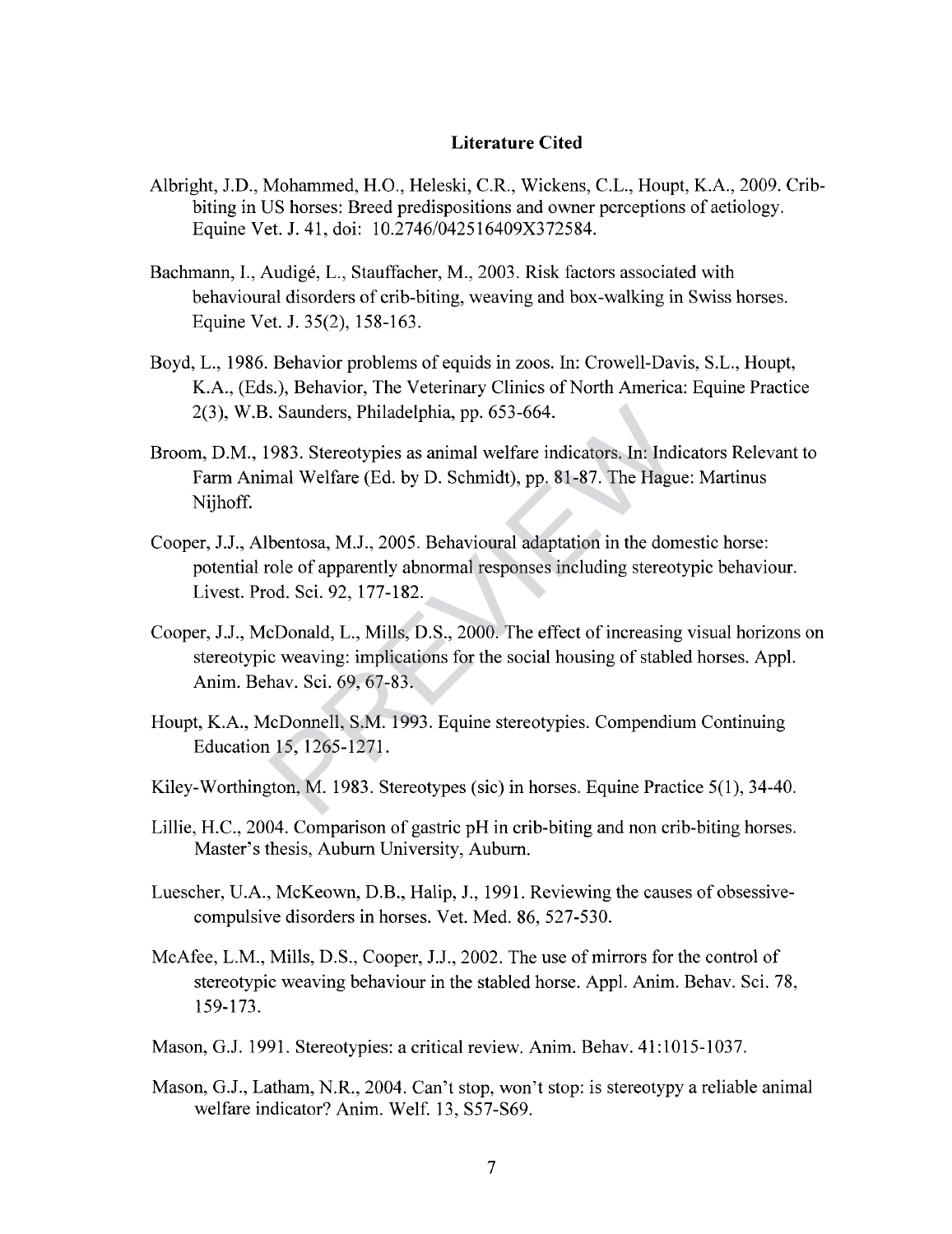- Mason, G., Rushen, J., 2006. A decade-or-more's progress in understanding stereotypic behaviour. In: Mason, G., Rushen, J. (Eds.), Stereotypic animal behavior: Fundamentals and applications to welfare. CAB International, Wallingford, p. 5-6.
- McBride, S.D., Cuddeford, D., 2001. The putative welfare-reducing effects of preventing equine stereotypic behaviour. Anim. Welf. 10, 173-189.
- McBride, S.D., Long, L., 2001. Management of horses showing stereotypic behaviour, owner perception and the implications for welfare. Vet. Rec. 148, 799-802.
- McGreevy, P.D., Nicol, C.J., 1998. Prevention of crib-biting: a review. Equine Vet. J. Suppl. 27, 35-38.
- McGreevy, P.D., French, N.P., Nicol, C.J. 1995a. The prevalence of abnormal behaviours in dressage, eventing and endurance horses in relation to stabling. Vet. Rec. 137, 36-37.
- McGreevy, P., Richardson, J.D., Christine, J.N., Lane, J.G. 1995b. Radiographic and endoscopic study of horses performing an oral based stereotypy. Equine Vet. J. 27, 92-95.
- McGreevy, P., Nicol, C.J., Cripps, P., Green, L., French, N., 1995c. Management factors associated with stereotypic and redirected behaviour in the thoroughbred horse. Equine Vet. J. 27, 86-91.

Mills, D.S., 2002. Recent advances in the treatment of equine stereotypic behavior. [Serial online] Animal Behavior Cognition and Welfare Group. University of Lincoln. Available from: <http://research.vet.upenn.edu/HavemeyerEquineBehaviorLabHomePage/Reference> LibraryHavemeyerEquineBehaviorLab/HavemeyerWorkshops/HorseBehaviorand Welfare 1316 June2002/HorseBehaviorandWelfare2/RecentAdvancesintheTreatment ofEquineStereot/tabid/3130/Default.aspx [Accessed 2009 February 8]. N., French, N.P., Nicol, C.J. 1995a. The prevalence of altation to stabling<br>
Richardson, J.D., Christine, J.N., Lane, J.G. 1995b. Radic study of horses performing an oral based stereotypy.<br>
Nicol, C.J., Cripps, P., Green,

- Mills, D.S., Macleod, C.A., 2002. The response of crib-biting and windsucking in horses to dietary supplementation with an antacid mixture. Ippologia 13, 33-41.
- Moeller, B.A., McCall, C.A., Silverman, S.J., McElhenney, W.H., 2008. Estimation of saliva production in crib-biting and normal horses. J. Equine Vet. Sci. 28(2), 85-90.
- Nicol, C.J., 1999a. Stereotypies and their relation to management. In: Harris, P.A., Gomarsall, G.M., Davidson, H.P.B., Green, R.E. (Eds.), Proceedings of the BEVA Specialist Days on Behaviour and Nutrition. Newmarket, UK, Equine Vet. J., 11- 14.
- Nicol, C.J., 1999b. Understanding equine stereotypies. Equine Vet. J. Suppl. 28, 20-25.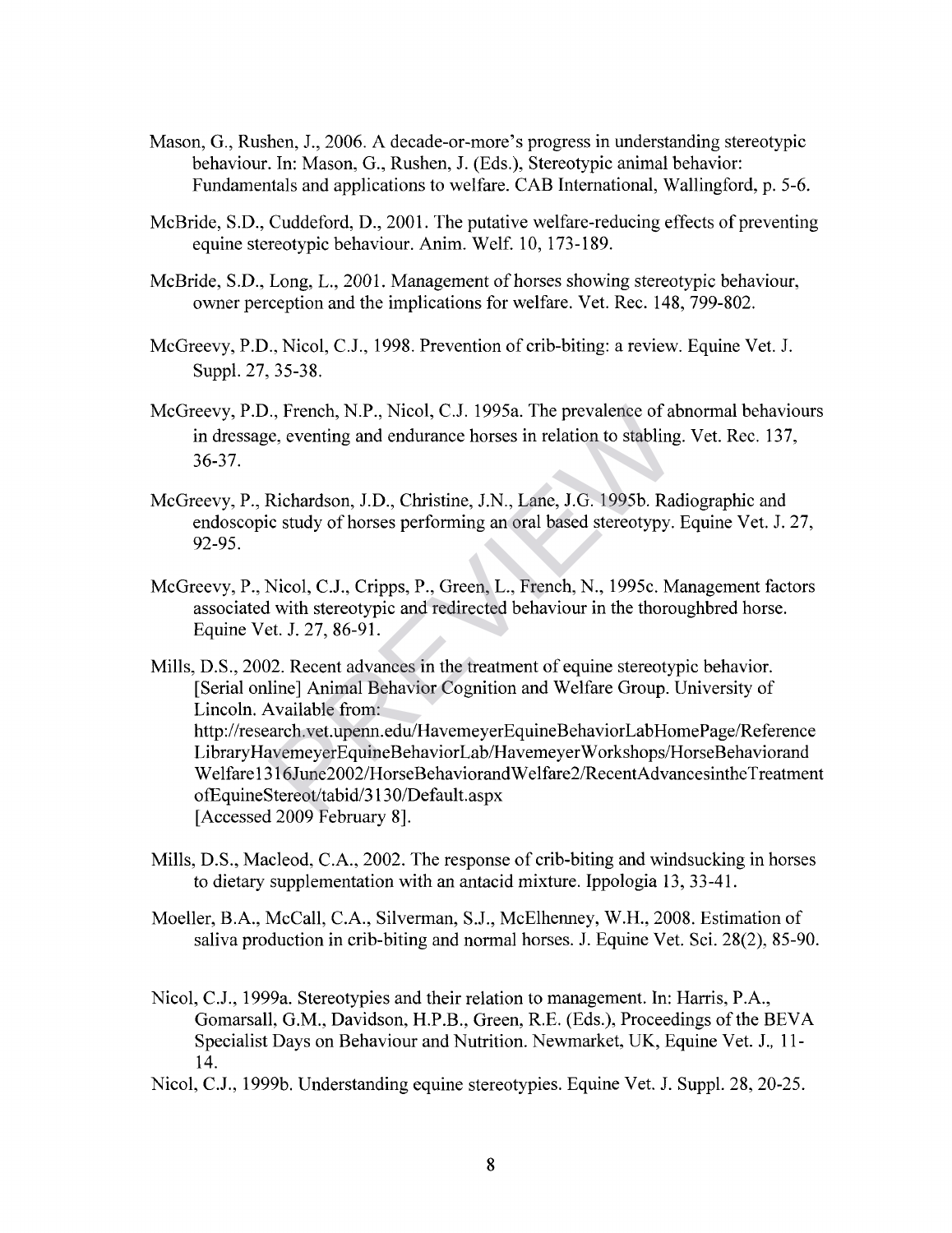- Nicol, C.J., Davidson, H.P.D., Harris, P.A., Waters, A.J., Wilson, A.D., 2002. Study of crib-biting and gastric inflammation and ulceration in young horses. Vet. Rec. 151, 658-662.
- Ninomiya, S., Sato, S., Sugawara, K., 2007. Weaving in stabled horses and its relationship to other behavioural traits. Appl. Anim. Behav. Sci. 106, 134-143.
- Odberg, F., 1987. The influence of cage size and environmental enrichment on the development of stereotypies in bank voles. Behav. Proc. 14, 155-173.
- Parker, M., Goodwin, D., Redhead, E.S., 2008b. Survey of breeders' management of horses in Europe, North America and Australia: Comparison of factors associated with the development of abnormal behavior. Appl. Anim. Behav. Sci. 114, 206-215.
- Redbo, I., Redbo-Torstensson, P., Ödberg, F.O., Hedendahl, A., Holm, J., 1998. Factors affecting behavioural disturbances in race-horses. Anim. Sci. 66, 475-481.
- Vecchiotti, G.G., Galanti, R. 1986. Evidence of heredity of cribbing, weaving and stallwalking in Thoroughbred horses. Livest. Prod. Sci. 14, 91-95.
- Waters, A.J., Nicol, C.J., French, N.P., 2002. Factors influencing the development of stereotypic and redirected behaviours in young horses: findings of a four year prospective epidemiological study. Equine Vet. J. 34(6), 572-579. o-Torstensson, P., ödberg, F.O., Hedendahl, A., Holm, behavioural disturbances in race-horses. Anim. Sci. 66,<br>b., Galanti, R. 1986. Evidence of heredity of cribbing, w<br>a Thoroughbred horses. Livest. Prod. Sci. 14, 91-95.<br>i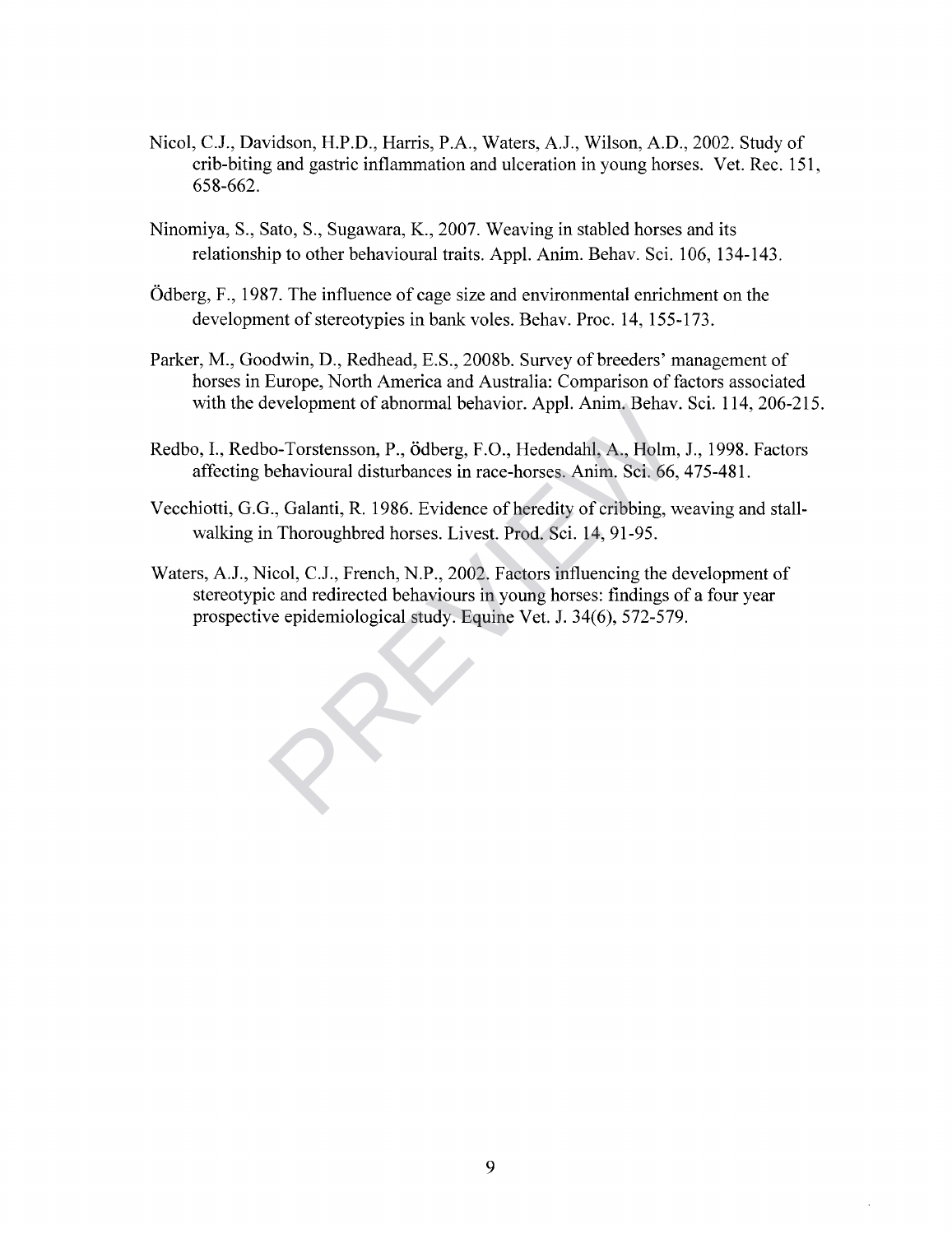## **CHAPTER 1**

## CRIB-BITING BEHAVIOR IN HORSES: A REVIEW

## **Abstract**

During the past decade, stereotypic behavior in horses, specifically crib-biting behavior, has received considerable attention in the scientific literature. Epidemiological and experimental studies designed to investigate crib-biting behavior have provided valuable insight into the prevalence, underlying mechanisms, and owner perceptions of the behavior. The findings of these studies have demonstrated how the management of horses can influence their behavior and well being. The work of previous authors also has been vital in generating additional research questions and hypotheses related to cribbiting. The findings of several survey and experimental studies are reviewed, with emphasis on research conducted since the late 1990's, in an attempt to provide the reader with a relatively comprehensive look into what is currently known about crib-biting behavior in horses. Knowledge deficiencies and areas for future research are identified. *Keywords:* Horse, Behavior, Crib-biting, Welfare, Review t into the prevalence, underlying mechanisms, and own<br>the findings of these studies have demonstrated how the<br>nence their behavior and well being. The work of previous<br>nerating additional research questions and hypotheses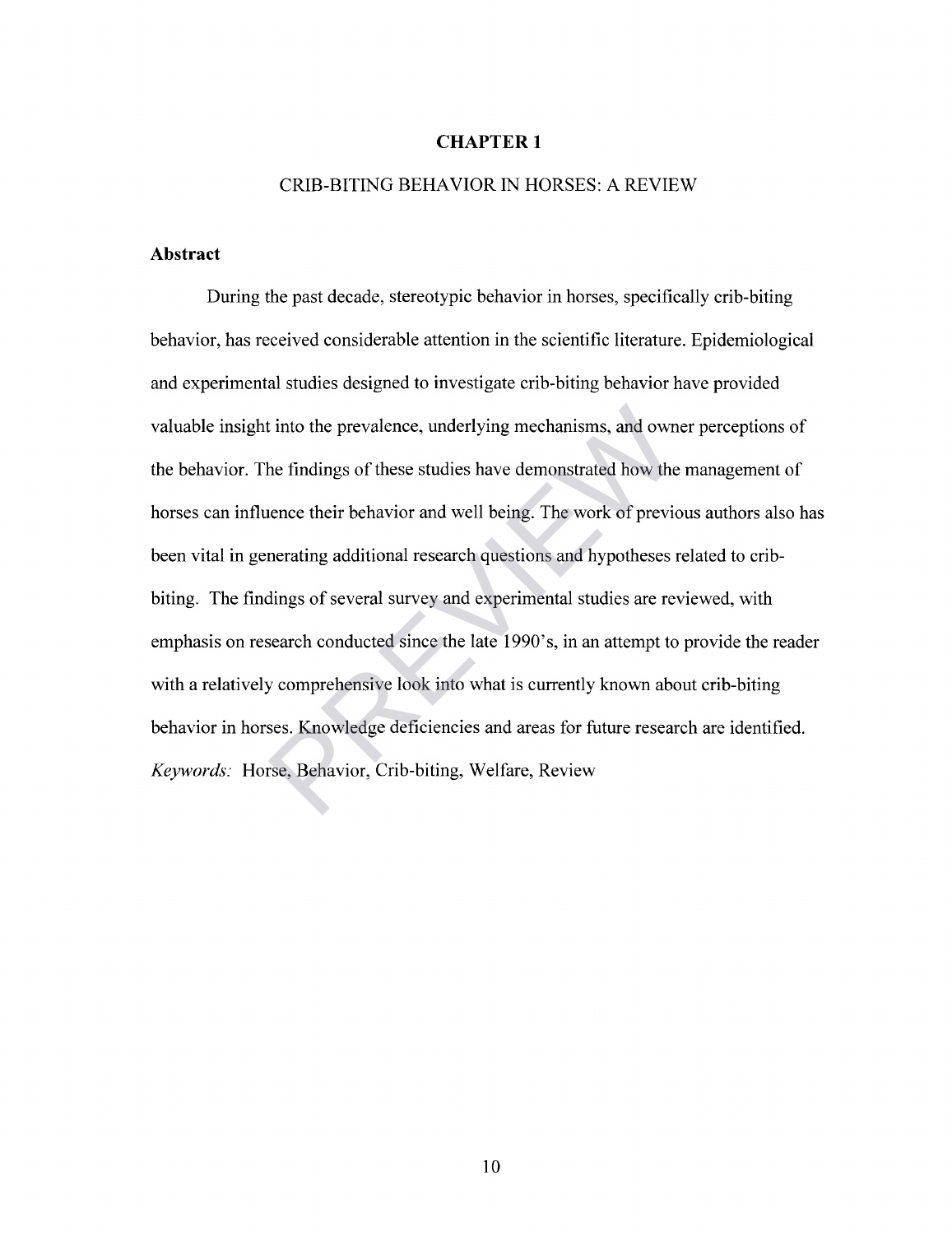### **1. Introduction**

Stereotypies are defined as repetitive, relatively invariant patterns of behavior with no apparent goal or function (Mason, 1991). Development and continued performance of stereotypic behavior have been linked to sub-optimal environments (Odberg, 1987; Cooper and Albentosa, 2005). Specifically, stereotypic behavior can develop within the following contexts: when an animal is unable to execute a behavior pattern that it is highly motivated to perform, such as feeding behavior; when it cannot escape or avoid a stressful or fearful situation; or when it is kept in confinement or social isolation (Mason, 1991). It has been suggested that stereotypic behavior may serve as a coping mechanism, functioning to reduce stress or to provide the animal with some form of control over its environment (Mason, 1991; Cooper and Albentosa, 2005). The presence of stereotypies has been used as an indicator of poor welfare (Broom, 1983; Mason and Latham, 2004) although whether the welfare is currently poor or has simply been poor in the past is more difficult to determine. Stereotypies have been observed in several species (Mason, 1991) and in captive ungulates, performance of oral stereotypic behavior is common (Bergeron et al., 2006; Mason and Rushen, 2006). Specific examples include object-licking in giraffes, bar-biting and sham chewing in sows, tongue-rolling in cattle, and crib-biting in horses (Mason and Rushen, 2006). a stressful or fearful situation; or when it is kept in corn, 1991). It has been suggested that stereotypic behavior, functioning to reduce stress or to provide the animits environment (Mason, 1991; Cooper and Albentosa, r

Horses exhibiting crib-biting behavior anchor their top incisor teeth on a fixed object (e.g. fence, stall or building structures), pull backward, contract the neck muscles, and draw air into the cranial esophagus emitting an audible grunt (McGreevy et al., 1995a,b; Dodman et al., 2005). The behavior is not known to occur in feral, free-ranging horses, but is observed in domestic (Houpt and McDonnell, 1993; Mills, 2000) and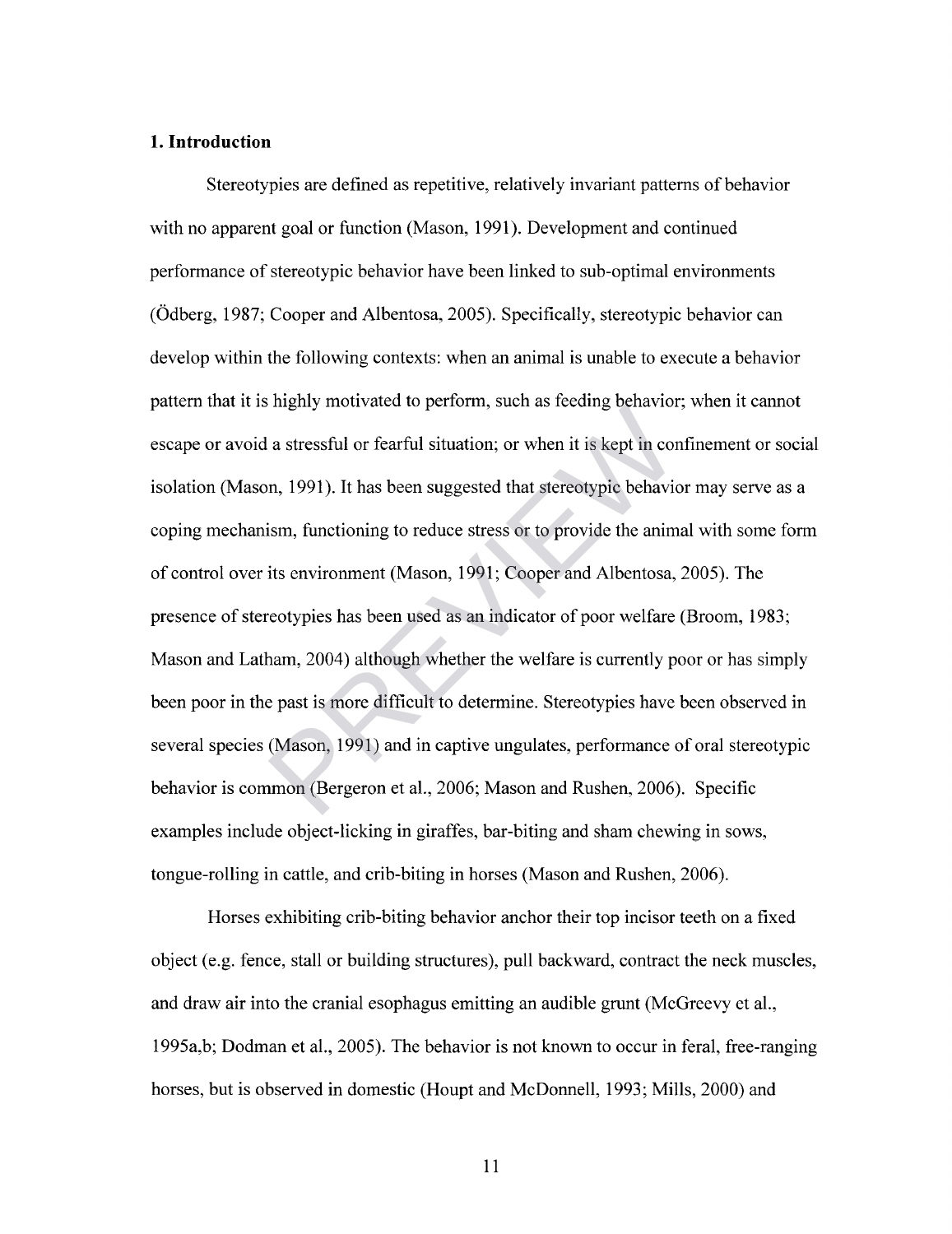captive wild horses, e.g. Przewalski horse (Boyd, 1986). Performance of crib-biting behavior has been reported to occupy from 15% (Nicol et al., 2002) up to 65% (Bachmann et al., 2003a) of the daily time budget.

It is widely reported in the literature that crib-biting, and other stereotypic behaviors, are viewed by owners as being problematic and undesirable (Kiley-Worthington, 1983; Houpt and McDonnell, 1993; Nicol, 1999a; Mills, 2002). Crib-biting behavior has been linked to unthriftiness (weight loss and poor condition) in horses. This is thought to be a result of increased energy expenditure and/or a decrease in the amount of time spent eating and grazing during performance of the behavior (Houpt and McDonnell, 1993; McGreevy and Nicol, 1998a). The behavior also has been associated with excessive tooth wear (Owen, 1982; Boyd, 1986), which in severe cases may impair the horse's ability to graze or result in dental disease. Two recent studies have demonstrated an association between epiploic foramen entrapment, a specific form of colic, and crib-biting behavior (Archer et al., 2004, 2008). Despite the latter findings however, evidence for direct negative consequences of crib-biting behavior on horse health remains largely anecdotal, requiring further empirical investigation and careful documentation. a result of increased energy expenditure and/or a decreased energy expenditure and/or a decreating and grazing during performance of the behavior (F4); McGreevy and Nicol, 1998a). The behavior also has tooth wear (Owen, 19

The precise etiology of crib-biting behavior has yet to be elucidated, and it is likely that the cause is multifactorial. Several studies have been conducted to investigate the potential biological mechanisms underlying crib-biting behavior. For example, cribbiting has been associated with altered neuroendocrine physiology (Gillham et al., 1994; Lebelt et al., 1998; McBride and Hemmings, 2005) and brain function (Hemmings et al., 2007; Parker et al., 2008a). There is also some evidence to support a role of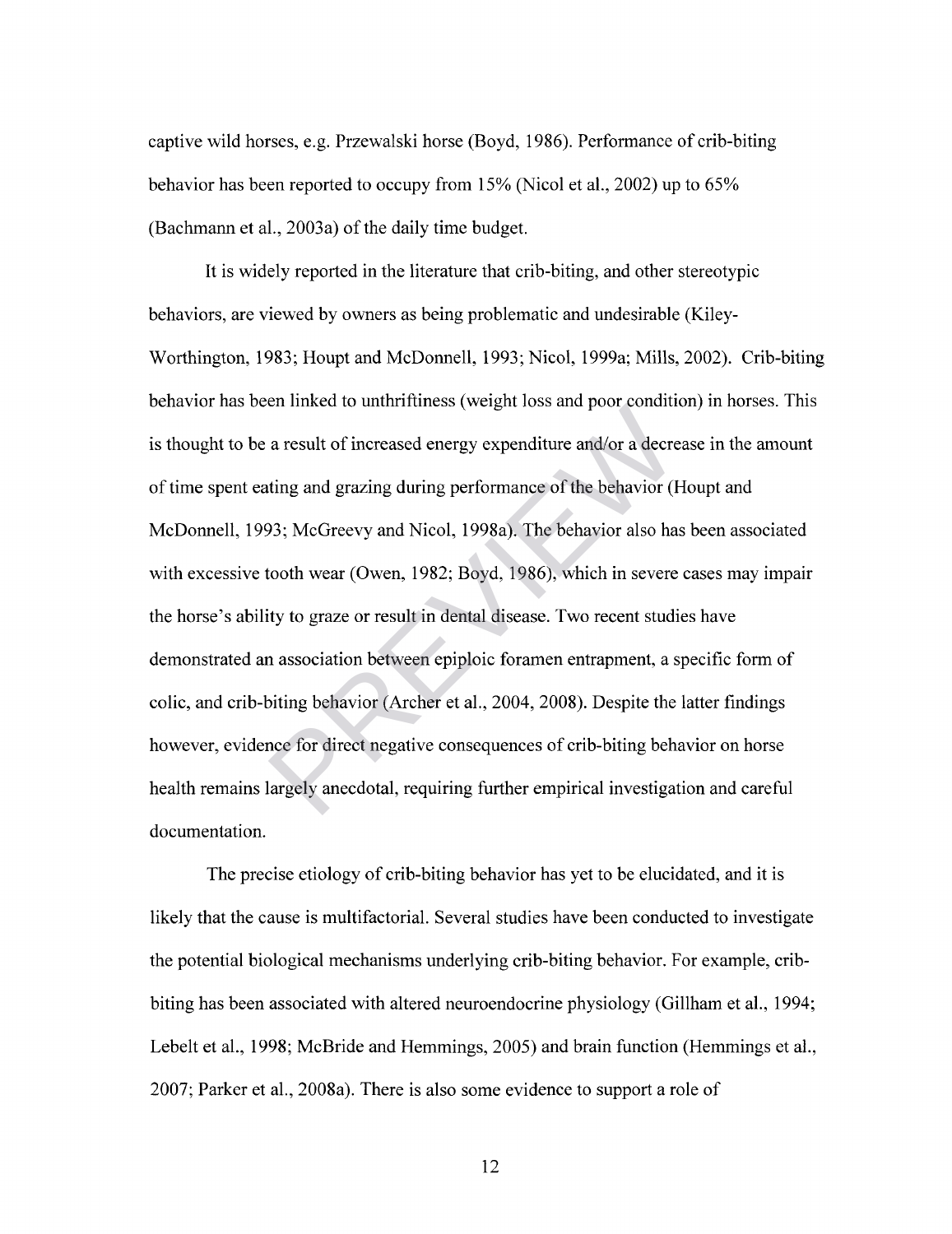gastrointestinal irritation in performance of the behavior (Mills and Macleod, 2002; Nicol et al., 2002; Lillie et al., 2004). The findings of these studies have greatly enhanced our understanding of the behavior, but in some cases, results have been conflicting or insufficient, and warrant further investigation. Application of survey research methodology to questions about crib-biting behavior has provided some insight into the prevalence of and risk factors associated with the behavior. Specific factors found to be associated with crib-biting behavior include time spent out of the stable, forage and concentrate feeding, breed and sex of horse (McGreevy et al., 1995c; Luescher et al., 1998; Redbo et al., 1998; Bachmann et al., 2003b) and method of weaning (Waters et al., 2002; Parker et al., 2008b). Some of the more recent epidemiological studies have also attempted to assess owner awareness and perceptions regarding crib-biting behavior (McBride and Long, 2001; Albright et al., 2009; Wickens, Chapter 3) in an effort to determine the current level of concern with and knowledge about the behavior within the equine community. eno-oning behavior include time spent out of the state<br>ding, breed and sex of horse (McGreevy et al., 1995c; I<br>al., 1998; Bachmann et al., 2003b) and method of wea<br>al., 2008b). Some of the more recent epidemiological s<br>ses

## **1.1 Aim of the review**

Within the past decade, equine scientists have conducted a number of studies designed to examine the etiology of crib-biting behavior. The purpose of this paper is to review the existing literature on crib-biting behavior with special attention directed toward research carried out after the publication of equine stereotypic behavior review articles in the mid- to late- 1990s (Winskill et al, 1995; Cooper and Mason, 1998; Nicol, 1999b). Emphasis is placed on our current understanding of the role of neuroendocrine and brain physiology and of gastrointestinal irritation in the performance of the behavior, as well as the contribution of horse characteristics and environmental factors to crib-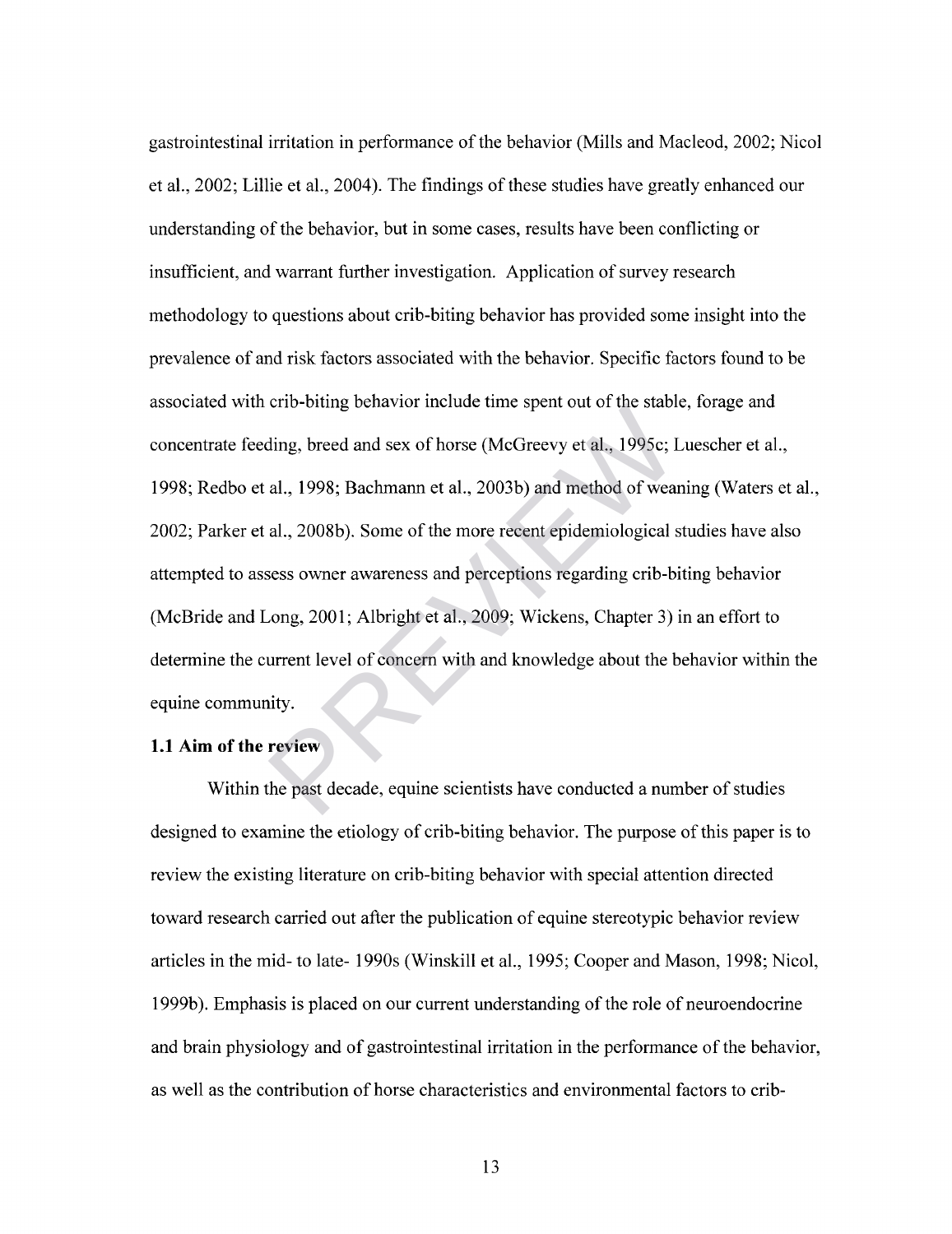biting behavior. Recommendations concerning areas needing additional research are made throughout.

#### **2. Neuroendocrine physiology and brain function in crib-biting horses**

The repetitive and persistent nature of stereotypic behavior has led authors in the past to describe such behavior in horses as "obsessive compulsive disorder" or OCD (Luescher et al., 1991; Shuster and Dodman, 1998). However, because obsessions involve recurrent, intrusive thoughts, a capability that horses are not known to possess, the terms "compulsive disorder" (Luescher et al., 1998), and "stereotypic behavior" (Mills and Nankervis, 1999) are preferred. Nonetheless, implication of the serotonergic system in compulsive disorders in both humans and horses represents a commonality between the two species in the underlying pathology of such repetitive or stereotyped behavior patterns. Serotonin reuptake inhibitors have been used to treat compulsive disorders in humans (Bandelow, 2008) and have been reported to reduce stereotypic behavior in horses (McDonnell, 1998). However, Lebelt et al. (1998) expressed uncertainty regarding whether these drugs selectively affect stereotypic behavior or result in changes in behavior by way of a general sedative effect. Lebelt et al. (1998) did find a trend for lower basal serotonin levels in crib-biting compared to non-stereotypic horses, suggesting that the serotonergic system of crib-biters may differ from that of non cribbiting horses. The precise role of serotonin in the development or maintenance of the behavior remains unclear however, and the results obtained by Lebelt et al. (1998) have yet to be confirmed or refuted through additional experimental studies of the serotonergic system in crib-biting horses. nt, intrustve thoughts, a capability that horses are not kind<br>pulsive disorder" (Luescher et al., 1998), and "stereoty<br>kervis, 1999) are preferred. Nonetheless, implication of<br>ulsive disorders in both humans and horses rep